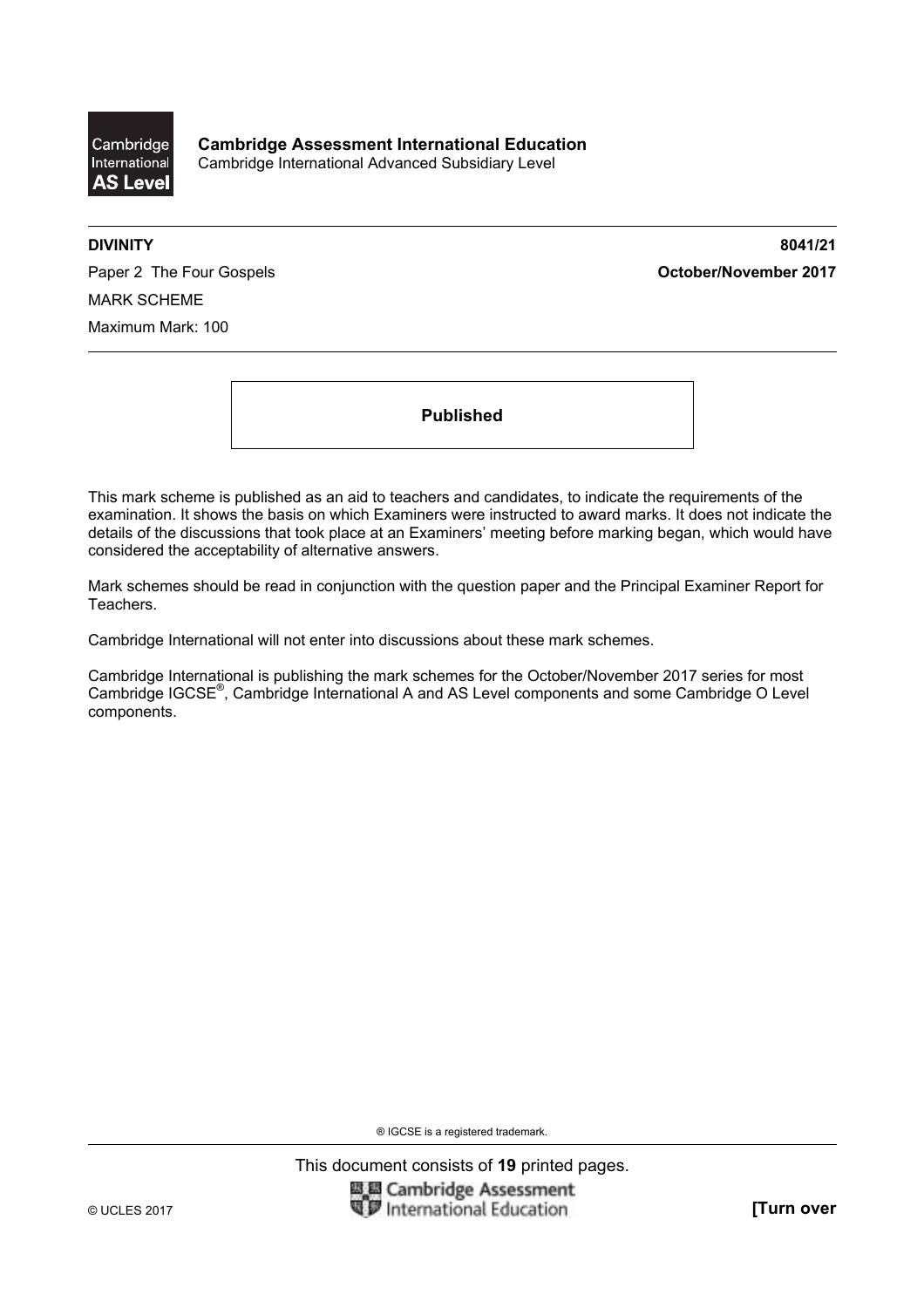| Question | <b>Answer</b>                                                                                                                                                                                                                                                                                                                                                                                                                                                                                                      | <b>Marks</b> |
|----------|--------------------------------------------------------------------------------------------------------------------------------------------------------------------------------------------------------------------------------------------------------------------------------------------------------------------------------------------------------------------------------------------------------------------------------------------------------------------------------------------------------------------|--------------|
| 1        | Only the RSV text is used in the mark scheme                                                                                                                                                                                                                                                                                                                                                                                                                                                                       | 25           |
|          | Comment on points of interest or difficulty in four of the following<br>passages (wherever possible answers should refer to the context of the<br>passage but should not retell the story from which the passage is taken):                                                                                                                                                                                                                                                                                        |              |
| 1(a)     | And he opened his mouth and taught them, saying: "Blessed are the poor<br>in spirit, for theirs is the kingdom of heaven." (Matthew 5:2-3)                                                                                                                                                                                                                                                                                                                                                                         |              |
|          | Context: The beginning of the Sermon on the Mount. Jesus sat on the<br>mountainside with the disciples and crowds close by.                                                                                                                                                                                                                                                                                                                                                                                        |              |
|          | Points:<br>only in Matthew<br>typical Matthean theme – Jesus as a 'Rabbi' – teacher<br>$\bullet$<br>known as the Beatitudes/Jesus' ethical teaching<br>$\bullet$<br>'Blessed' - 'be happy'<br>$\bullet$<br>Matthew addresses this to the 'poor in spirit' – spiritually poor, whilst Luke<br>$\bullet$<br>refers to the Poor<br>Matthew uses kingdom of heaven rather than kingdom of God – reflects<br>$\bullet$<br>his Jewish flavour<br>teaching found in Matthew and Luke – similar but different<br>$\bullet$ |              |
| 1(b)     | saying to them, "Go into the village opposite you, and immediately you<br>will find an ass tied, and a colt with her; untie them and bring them to me.<br>If anyone says anything to you, you shall say, 'The Lord has need of<br>them,' and he will send them immediately." (Matthew 21:2-3)                                                                                                                                                                                                                      |              |
|          | Context: Preparation for Jesus' entry into Jerusalem at the start of Holy Week.                                                                                                                                                                                                                                                                                                                                                                                                                                    |              |
|          | Points:<br>Matthew mentions two animals, 1 donkey and 1 colt. Mark and Luke<br>mention 1 animal. Part of Matthews 'doubling up'<br>the Messianic expectations of the Jews – they expected the messiah to<br>$\bullet$<br>arrive on a war horse.<br>fulfilment of prophecy - Jesus' arrival on a donkey<br>$\bullet$<br>some comment on 'the Lord has need of them'<br>$\bullet$<br>the immediate response of the owner.<br>$\bullet$                                                                               |              |
| 1(c)     | As it is written in Isaiah the prophet, "Behold, I send my messenger<br>before thy face, who shall prepare thy way." (Mark 1:2)                                                                                                                                                                                                                                                                                                                                                                                    |              |
|          | Context: At the start of Mark's Gospel, the prophecy of Isaiah fulfilled in the role<br>of John the Baptist. This announces the beginning of John's ministry.                                                                                                                                                                                                                                                                                                                                                      |              |
|          | Points:<br>comment on Matthew's use of prophecy<br>$\bullet$<br>comment on the ministry of John as a preparation for the coming of the<br>٠<br>Messiah.<br>John as the forerunner of Jesus<br>$\bullet$<br>'Preparing the way' what does this mean?<br>٠<br>general comments on the role of John the Baptist.                                                                                                                                                                                                      |              |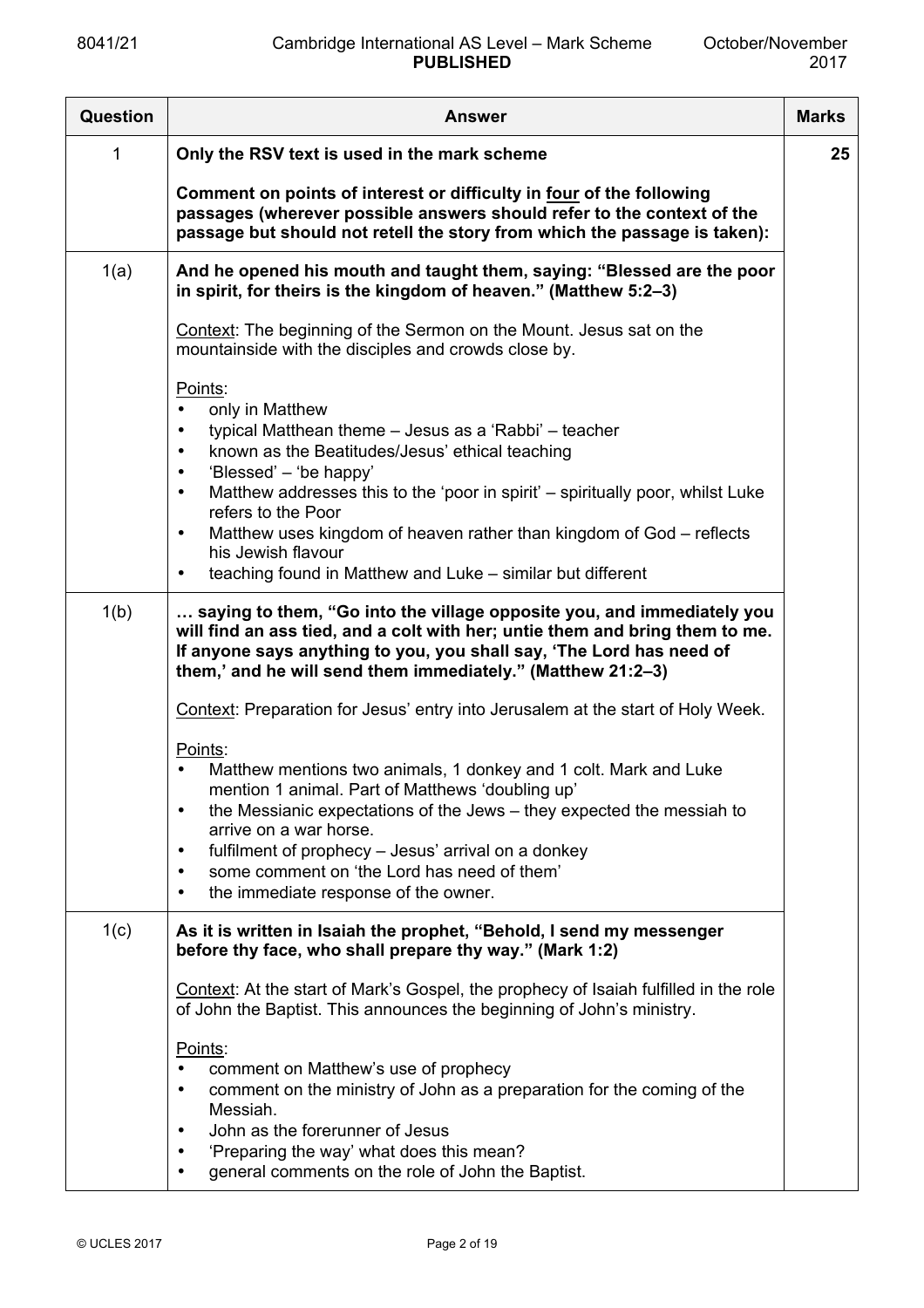| Question | <b>Answer</b>                                                                                                                                                                                                                                                                                                                                                                                                                                                                                                                                                                                                         | <b>Marks</b> |
|----------|-----------------------------------------------------------------------------------------------------------------------------------------------------------------------------------------------------------------------------------------------------------------------------------------------------------------------------------------------------------------------------------------------------------------------------------------------------------------------------------------------------------------------------------------------------------------------------------------------------------------------|--------------|
| 1(d)     | And as he was setting out on his journey, a man ran up and knelt before<br>him, and asked him, "Good Teacher, what must I do to inherit eternal<br>life?" And Jesus said to him, "Why do you call me good? No one is good<br>but God alone." (Mark 10:17-18)                                                                                                                                                                                                                                                                                                                                                          |              |
|          | Context: The story of the Rich Young Man who approached Jesus. Jesus was<br>teaching in Judea.                                                                                                                                                                                                                                                                                                                                                                                                                                                                                                                        |              |
|          | Points:<br>similar story in Luke<br>$\bullet$<br>significance of the phrase – 'Good Teacher' – rabbi<br>$\bullet$<br>some comment about what is meant by eternal life<br>$\bullet$<br>comment on God only being good.<br>$\bullet$<br>rich man treats Jesus with respect and as one with authority - he knelt<br>$\bullet$<br>before him. He recognises something special about Jesus                                                                                                                                                                                                                                 |              |
| 1(e)     | When the angels went away from them into heaven, the shepherds said<br>to one another, "Let us go over to Bethlehem and see this thing that has<br>happened, which the Lord has made known to us." (Luke 2:15)                                                                                                                                                                                                                                                                                                                                                                                                        |              |
|          | Context: Following the visit of the angels to the shepherds to announce the<br>birth of Christ.                                                                                                                                                                                                                                                                                                                                                                                                                                                                                                                       |              |
|          | Points:<br>the role of shepherds in society at that time, synonymous with poor, lowly,<br>$\bullet$<br>and often classed as gentiles because they worked on Shabbat<br>Shows the themes of Luke's Gospel - the poor/outcast.<br>$\bullet$<br>Significance of the angels making the announcement - messengers from<br>$\bullet$<br>God - special birth announcement suggesting the messiah/Christ<br>Bethlehem - the significance of this town/city as the city of David<br>$\bullet$<br>The shepherds' response is worth mentioning as they left their sheep and<br>$\bullet$<br>went to see what this was all about. |              |
| 1(f)     | And Simon answered, "Master, we toiled all night and took nothing! But<br>at your word I will let down the nets." (Luke 5:5)                                                                                                                                                                                                                                                                                                                                                                                                                                                                                          |              |
|          | Context: The miraculous haul of fish prior to the call of the first disciples. Start<br>of Jesus' ministry. At Lake of Gennesaret.                                                                                                                                                                                                                                                                                                                                                                                                                                                                                    |              |
|          | Points:<br>some comment on Peter's faith – total obedience to Jesus here in contrast<br>$\bullet$<br>to his disbelief later<br>fishermen – significance of them being made 'fishers of men'<br>Use of the title 'Master'<br>$\bullet$<br>comment on what immediately follows this<br>$\bullet$                                                                                                                                                                                                                                                                                                                        |              |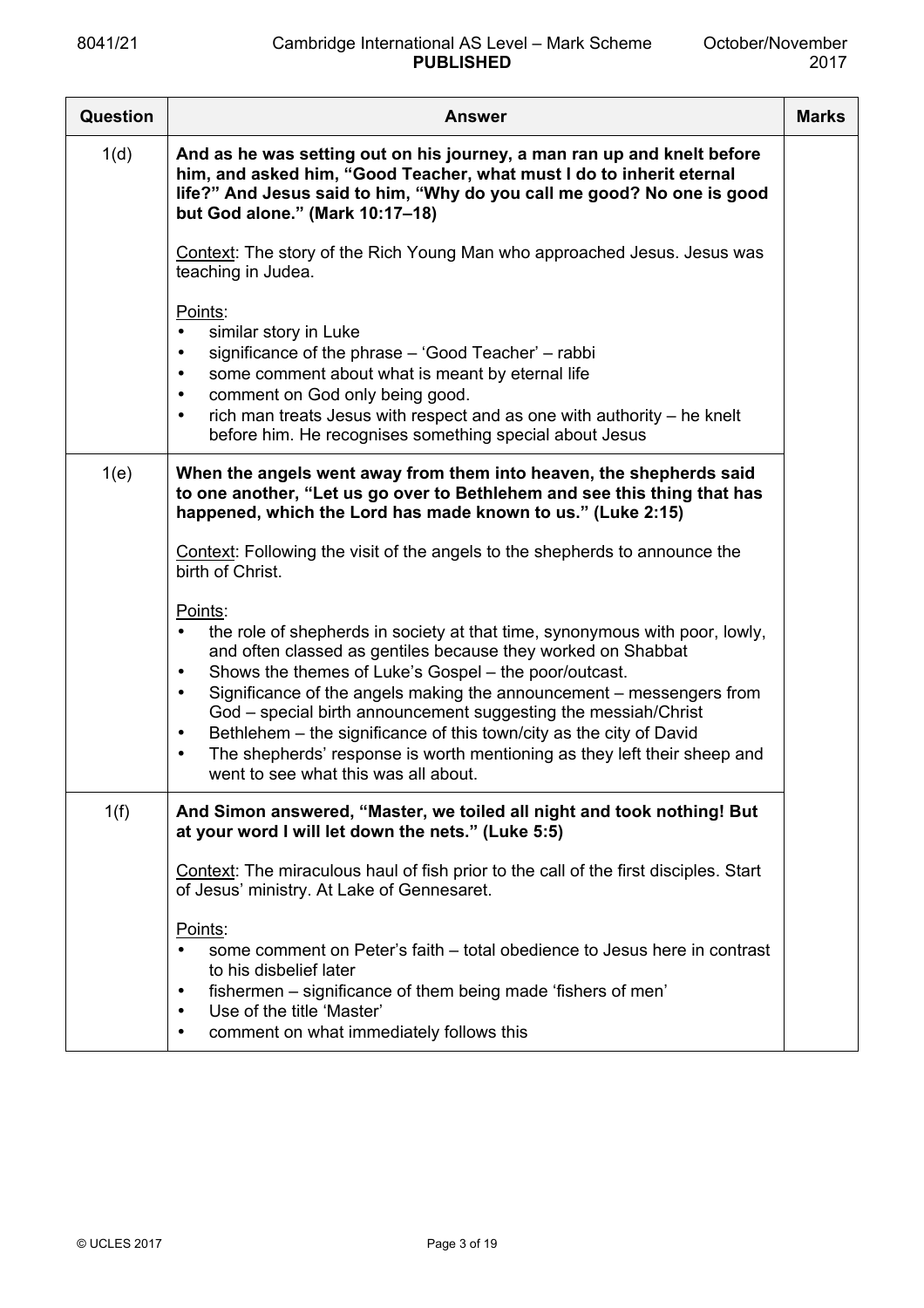| <b>Question</b> | <b>Answer</b>                                                                                                                                                                                                                                                                                                                                                                                                                                                                                                                                                                                                                                                                                                                                                                                                                                                           | <b>Marks</b> |
|-----------------|-------------------------------------------------------------------------------------------------------------------------------------------------------------------------------------------------------------------------------------------------------------------------------------------------------------------------------------------------------------------------------------------------------------------------------------------------------------------------------------------------------------------------------------------------------------------------------------------------------------------------------------------------------------------------------------------------------------------------------------------------------------------------------------------------------------------------------------------------------------------------|--------------|
| 1(g)            | When the wine failed, the mother of Jesus said to him, "They have no<br>wine." And Jesus said to her, "O woman, what have you to do with me?<br>My hour has not yet come." (John 2:4)                                                                                                                                                                                                                                                                                                                                                                                                                                                                                                                                                                                                                                                                                   |              |
|                 | Context: The wedding at Cana, when Jesus is told by his mother that there is<br>no more wine left.                                                                                                                                                                                                                                                                                                                                                                                                                                                                                                                                                                                                                                                                                                                                                                      |              |
|                 | Points:<br>the first miracle in John<br>$\bullet$<br>comment on the role of Mary, Jesus' mother, when telling Jesus of the<br>$\bullet$<br>situation – what is her purpose here? Does it show apparent lack of<br>understanding of Jesus' ministry?<br>mention of miracles seen as 'signs'<br>$\bullet$<br>this is the first sign of the 7 included in John's gospel.<br>$\bullet$<br>comment on the reference to Mary, the mother of Jesus as 'woman' – the<br>$\bullet$<br>harshness of the term. This term is used again by John when Jesus is<br>referring to his mother in 19:26<br>Significance of 'my time has not yet come'  what does Jesus mean by<br>$\bullet$<br>his 'time' i.e. the time for his ministry to start on earth<br>is this the start of his messiahship?<br>$\bullet$<br>'Woman' can be understood as a term of disrespect when used like this |              |
| 1(h)            | Pilate said to him, "So you are a king?" Jesus answered, "You say that I<br>am a king. For this I was born, and for this I have come into the world, to<br>bear witness to the truth. Every one who is of the truth hears my voice."<br>(John 18:37)                                                                                                                                                                                                                                                                                                                                                                                                                                                                                                                                                                                                                    |              |
|                 | Context: The trial of Jesus before Pilate. The last week of Jesus' life; just prior<br>to Pilate offering to release a prisoner as is the custom.                                                                                                                                                                                                                                                                                                                                                                                                                                                                                                                                                                                                                                                                                                                       |              |
|                 | Points:<br>only in John<br>key words for comment - King, Truth, testify to,<br>the use of 'King' – allows Jesus to be tried for treason<br>key phrase - for this reason I was born<br>some comment on the role of Pilate as the Roman Governor - he feared a<br>rebellion by the Jews and wanted to appease them<br>he had the authority to put people to death<br>$\bullet$                                                                                                                                                                                                                                                                                                                                                                                                                                                                                            |              |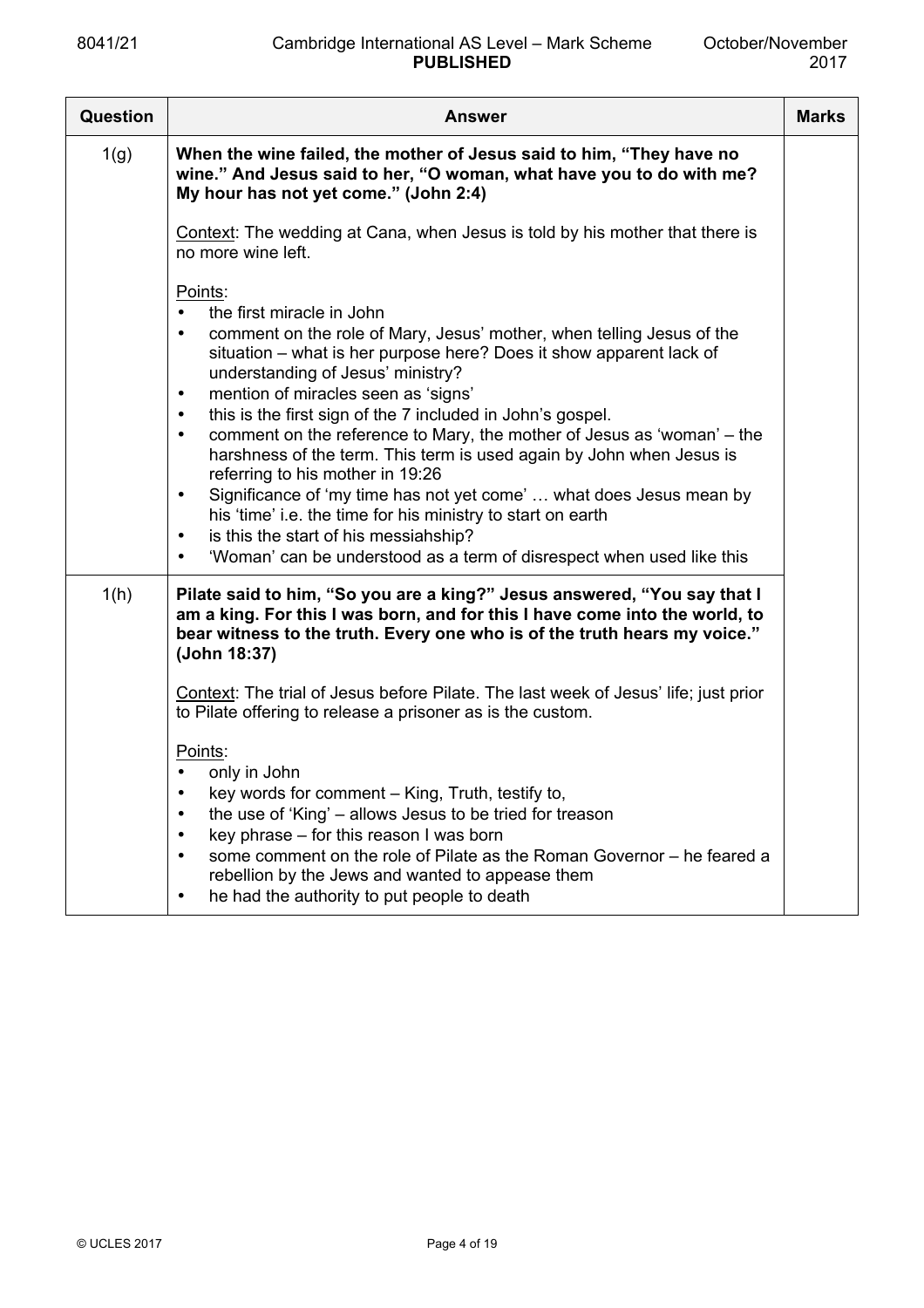| Question       | Answer                                                                                                                                                                                                                                                                                                                                                                                                                                                                                                                                                                                                                                                                                                                                                                                                                                                                                                                                                                                                                                                                                                                                                                                                                                                                                                                                                                                                                                                                                                                                                                                                                                                                                                                                                                                                                                                                                                                                                                                                                                                                                                                                                                                                                                                                                                                                                                                               | <b>Marks</b> |
|----------------|------------------------------------------------------------------------------------------------------------------------------------------------------------------------------------------------------------------------------------------------------------------------------------------------------------------------------------------------------------------------------------------------------------------------------------------------------------------------------------------------------------------------------------------------------------------------------------------------------------------------------------------------------------------------------------------------------------------------------------------------------------------------------------------------------------------------------------------------------------------------------------------------------------------------------------------------------------------------------------------------------------------------------------------------------------------------------------------------------------------------------------------------------------------------------------------------------------------------------------------------------------------------------------------------------------------------------------------------------------------------------------------------------------------------------------------------------------------------------------------------------------------------------------------------------------------------------------------------------------------------------------------------------------------------------------------------------------------------------------------------------------------------------------------------------------------------------------------------------------------------------------------------------------------------------------------------------------------------------------------------------------------------------------------------------------------------------------------------------------------------------------------------------------------------------------------------------------------------------------------------------------------------------------------------------------------------------------------------------------------------------------------------------|--------------|
| $\overline{2}$ | Examine how Matthew's Christology emphasises the Jewishness of<br>Jesus.                                                                                                                                                                                                                                                                                                                                                                                                                                                                                                                                                                                                                                                                                                                                                                                                                                                                                                                                                                                                                                                                                                                                                                                                                                                                                                                                                                                                                                                                                                                                                                                                                                                                                                                                                                                                                                                                                                                                                                                                                                                                                                                                                                                                                                                                                                                             | 25           |
|                | Matthew's central thesis is the portrayal of Jesus as Messiah and his use<br>of the Old Testament tradition and popular expectation of the Jews at that<br>time to promote this.<br>He portrays Jesus as the fulfilment of Judaic tradition in 3 ways:<br>$\bullet$<br>Jesus as the fulfilment of the Hebraic messianic expectation<br>$-$<br>Jesus' role as a Jewish teacher - 'rabbi'<br>$-$<br>Jesus as the inaugurator of God's kingdom.<br>$-$<br>Matthew is written as an encouragement to the Jewish Christians and an<br>$\bullet$<br>apology to the unbelieving Jews.<br>Note the Jewish flavour of the Gospel. There are 65 references to the Old<br>$\bullet$<br>Testament in Matthew - 43 verbal citations. There are 11 quotations that<br>are peculiar to Matthew and introduced with such words as  'that it might<br>be fulfilled what was said by the prophets'.<br>From the beginning Jesus is identified as one of royal Davidic lineage and<br>$\bullet$<br>Abraham descent. His genealogy shows this.<br>He is portrayed as the Immanuel figure of Isaiah 7:14 in Matthew 1:23 and<br>$\bullet$<br>as the fulfilment of Old Testament messianic hope in Matthew 2:4 and<br>26:63. This runs throughout the Gospel on various levels.<br>Comment on the conflict with religious groups at the time.<br>$\bullet$<br>Much evidence of Jesus being seen as Teacher/Rabbi by Matthew - his<br>$\bullet$<br>five discourses of teaching. His link with Moses.<br>His detailed discourse on the Sermon on the Mount where Jesus is seen<br>$\bullet$<br>to deliver ethical teaching which may appear to conflict with the Torah.<br>Jesus' claim that he has not come to abolish the law but to fulfil it.<br>$\bullet$<br>His parallels with Moses in his delivery of his teaching.<br>$\bullet$<br>His parabolic teaching typical of rabbinic teaching of the day.<br>$\bullet$<br>Jesus presented as antecedent to Moses.<br>$\bullet$<br>Jesus as the inaugurator of the kingdom. By many this was seen as a<br>$\bullet$<br>messianic hope. When the messiah arrives he will usher in the new<br>kingdom and the Jewish people will take their rightful place in the world,<br>elevated as God's people. Jesus announces the coming of the kingdom by<br>his words and deeds. By the miracles he does.<br>The above points are suggestions of areas which may be commented upon. |              |
|                |                                                                                                                                                                                                                                                                                                                                                                                                                                                                                                                                                                                                                                                                                                                                                                                                                                                                                                                                                                                                                                                                                                                                                                                                                                                                                                                                                                                                                                                                                                                                                                                                                                                                                                                                                                                                                                                                                                                                                                                                                                                                                                                                                                                                                                                                                                                                                                                                      |              |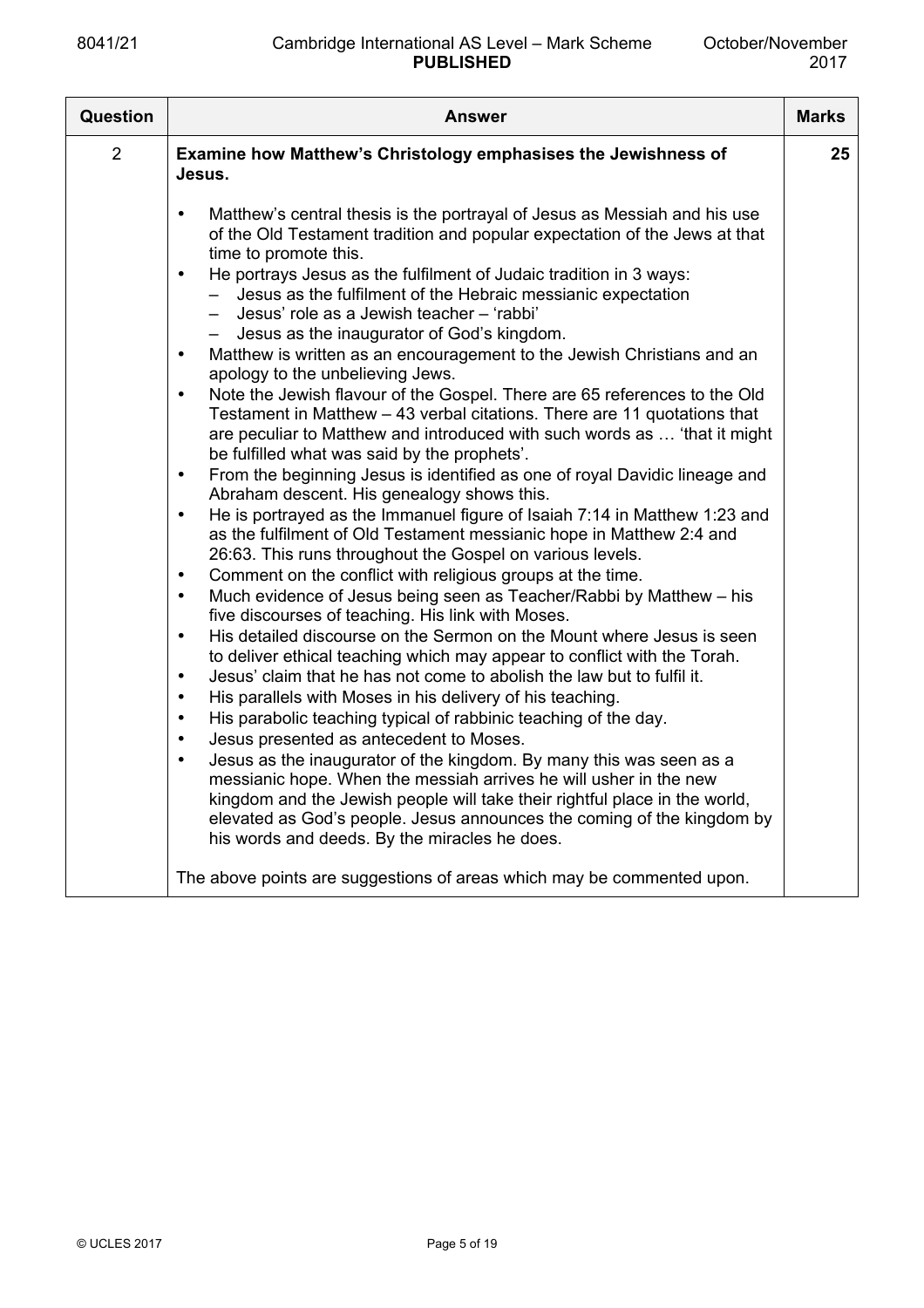| Question | <b>Answer</b>                                                                                                                                                                                                                                                                                                                                                       | <b>Marks</b> |
|----------|---------------------------------------------------------------------------------------------------------------------------------------------------------------------------------------------------------------------------------------------------------------------------------------------------------------------------------------------------------------------|--------------|
| 3        | 'Matthew's Sermon on the Mount contains all the central ideas of<br>Christian discipleship.' Discuss.                                                                                                                                                                                                                                                               | 25           |
|          | This essay should consider the main ethical teaching that Jesus gives in his<br>Sermon on the Mount. It is the longest piece of teaching from Jesus in the New<br>Testament. It contains the central points needed to be followed by those<br>wanting to be disciples of Jesus i.e. right behaviour, right attitude.                                                |              |
|          | Some points to consider:<br>The last verse of chapter 5 is the focal point of the teaching of the sermon;<br>'Be perfect, therefore, as your heavenly father is perfect', advising his<br>disciples and followers to seek the path towards perfection and the<br>kingdom of Heaven                                                                                  |              |
|          | Beatitudes – Matthew 5:3–12 these describe the character of the people of<br>$\bullet$<br>the kingdom of Heaven, expressed as blessings - translated 'happy'.<br>Candidates may quote portions of the sermon and explain its importance<br>$\bullet$<br>to those who are Jesus' disciples. The beatitudes show the right attitude of<br>the disciples.              |              |
|          | Matthew 5:13-16 The use of salt and light to illustrate the value of a<br>$\bullet$<br>disciple.                                                                                                                                                                                                                                                                    |              |
|          | Matthew 6 – Jesus condemns doing what would normally be good works,<br>$\bullet$<br>the acts of a disciple, simply for recognition and not from the heart $-$ giving<br>$-$ prayer $-$ fasting.                                                                                                                                                                     |              |
|          | The discourse goes on to condemn the superficiality of materialism and<br>$\bullet$<br>Jesus calls disciples not to worry about material needs but to seek God's<br>kingdom first.                                                                                                                                                                                  |              |
|          | Matthew 7 – deals with judging others. Jesus condemns them as they<br>$\bullet$<br>should first judge themselves.                                                                                                                                                                                                                                                   |              |
|          | Some of the passages which contain useful teaching for a disciple include:<br>Blessed are the meek, for they will inherit the earth (5:5).<br>$\bullet$                                                                                                                                                                                                             |              |
|          | "You are the light of the world. A town built on a hill cannot be hidden.<br>Neither do people light a lamp and put it under a bowl. Instead they put it<br>on a stand, and it gives its light to everyone in the house. In the same way,<br>let your light shine before others, that they may see your good deeds and<br>glorify your Father in heaven." (5:14-16) |              |
|          | "You have heard that it was said, 'Eye for eye, and tooth for tooth.' But I<br>$\bullet$<br>tell you, do not resist an evil person. If anyone slaps you on the right<br>cheek, turn the other cheek also." (5:38-39)                                                                                                                                                |              |
|          | "Do not store up for yourselves treasures on earth  But store up for<br>$\bullet$<br>yourselves treasures in heaven  For where your treasure is, there your<br>heart will be also." $(6:19-21)$                                                                                                                                                                     |              |
|          | No one can serve two masters  (6:24)<br>$\bullet$<br>"Ask and it will be given to you; seek and you will find "(7:7)<br>Teaching on Prayer - the Lord's Prayer.                                                                                                                                                                                                     |              |
|          | Note: for a balanced answer candidates should consider how these<br>characteristics and attitudes on discipleship are reiterated in other parts of<br>Matthew's Gospel.                                                                                                                                                                                             |              |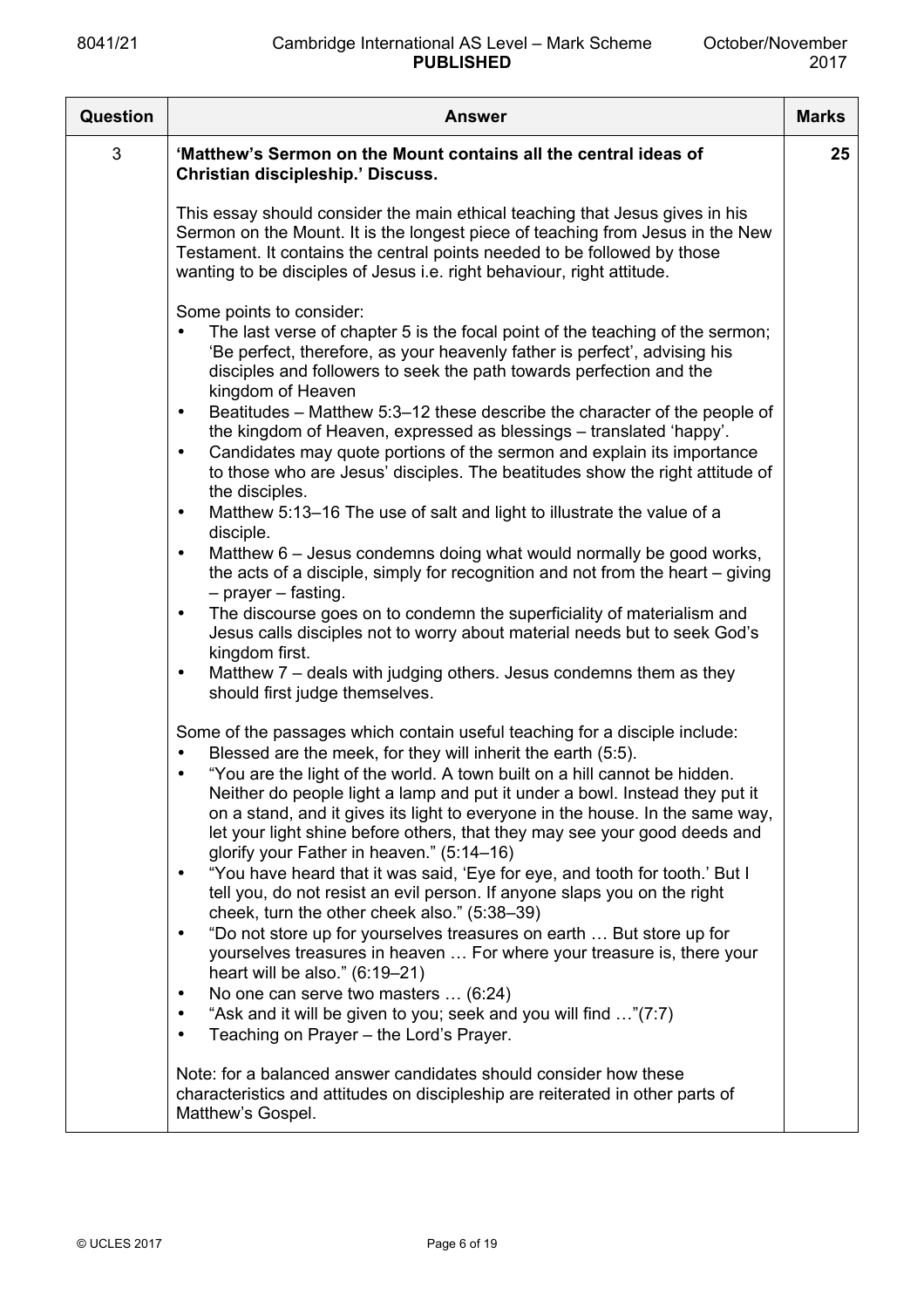| Question       | <b>Answer</b>                                                                                                                                                                                                                                                                                                                                                                                                                                                                                                                                                                                                                                                                                                                                                                                                                                                                                                                                                              | <b>Marks</b> |
|----------------|----------------------------------------------------------------------------------------------------------------------------------------------------------------------------------------------------------------------------------------------------------------------------------------------------------------------------------------------------------------------------------------------------------------------------------------------------------------------------------------------------------------------------------------------------------------------------------------------------------------------------------------------------------------------------------------------------------------------------------------------------------------------------------------------------------------------------------------------------------------------------------------------------------------------------------------------------------------------------|--------------|
| $\overline{4}$ | The life of Jesus is one of suffering and persecution. How does Mark's<br><b>Gospel show this?</b>                                                                                                                                                                                                                                                                                                                                                                                                                                                                                                                                                                                                                                                                                                                                                                                                                                                                         | 25           |
|                | Mark shows that Jesus was persecuted in many forms:<br>Jesus faces temptations at the start of his ministry. He is hungry, alone<br>and tired in the wilderness when tempted for 40 days by Satan.<br>Rejection, threats, mockery, being arrested and his ultimate torturous<br>death.<br>Mark also depicts Jesus as filled with intense sorrow and loneliness when<br>$\bullet$<br>the disciples fail him.<br>Mark's Gospel focuses more on what Jesus did rather than what he said.<br>In chapter 11–15 Jesus willingly walks into Jerusalem knowing he is to be<br>betrayed, his disciples would desert him he will be alone, tired, beaten and<br>sent to the cross.<br>The times when Jesus was alone or rejected -<br>$\bullet$<br>6:1–6 a prophet without honour in his own land<br>8:31-38 Jesus predicts his death<br>11:27-33 the authority of Jesus questioned<br>12:1-12 the parable of the tenants<br>The events of the last week of Jesus' life<br>$\bullet$ |              |
|                | Jesus presented as the Suffering Servant of Isaiah                                                                                                                                                                                                                                                                                                                                                                                                                                                                                                                                                                                                                                                                                                                                                                                                                                                                                                                         |              |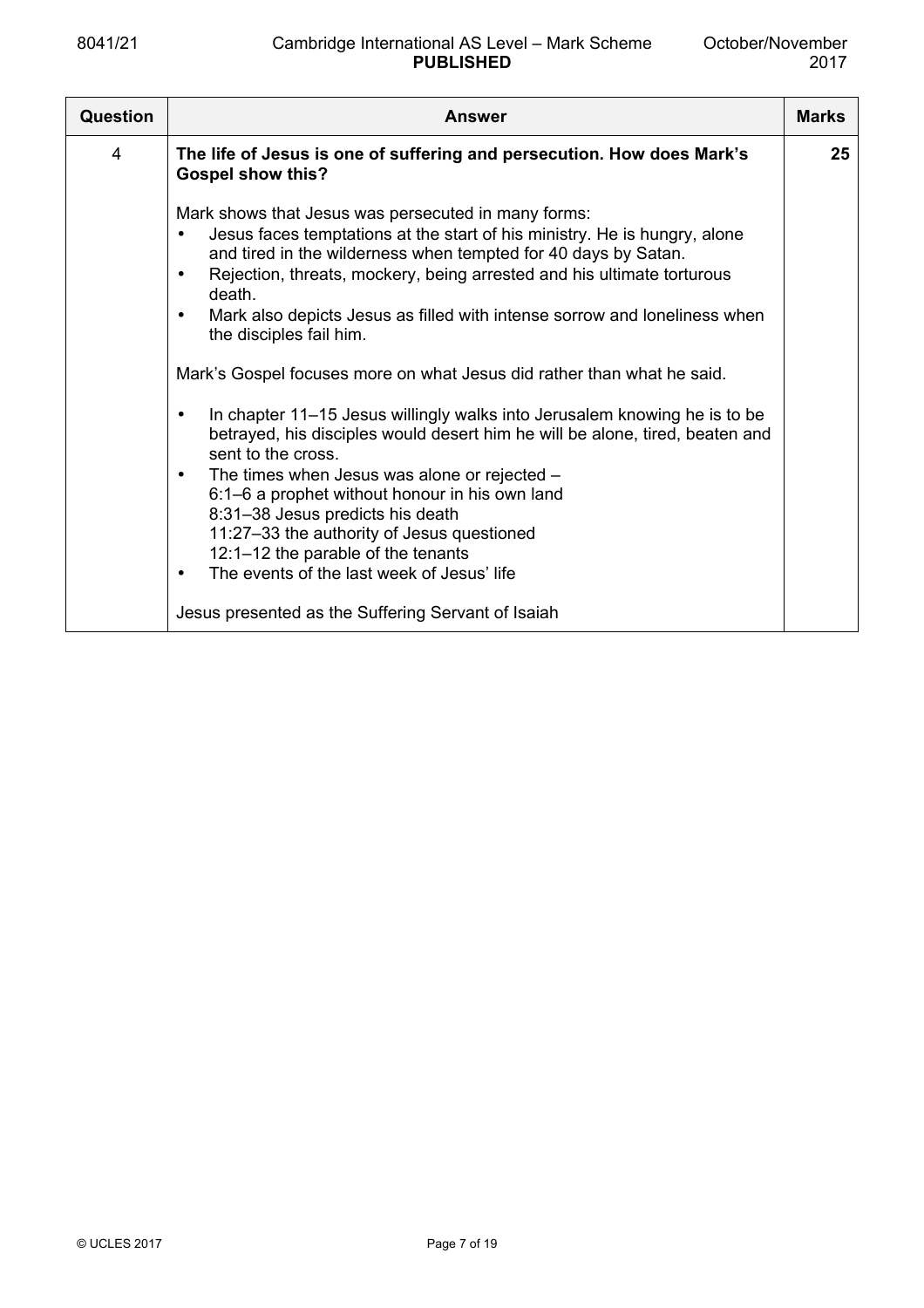| <b>Question</b> | Answer                                                                                                                                                                                                                                                                                                                                                                                                                                                                                                                                                                                                                                                                                                                                                                                                                                                                                                                                                                                                                                                                                                                                                                                                                                                                                                                                                                                                                                                                                                                                             | <b>Marks</b> |
|-----------------|----------------------------------------------------------------------------------------------------------------------------------------------------------------------------------------------------------------------------------------------------------------------------------------------------------------------------------------------------------------------------------------------------------------------------------------------------------------------------------------------------------------------------------------------------------------------------------------------------------------------------------------------------------------------------------------------------------------------------------------------------------------------------------------------------------------------------------------------------------------------------------------------------------------------------------------------------------------------------------------------------------------------------------------------------------------------------------------------------------------------------------------------------------------------------------------------------------------------------------------------------------------------------------------------------------------------------------------------------------------------------------------------------------------------------------------------------------------------------------------------------------------------------------------------------|--------------|
| 5               | Examine Mark's presentation of the kingdom of God in the Parables.                                                                                                                                                                                                                                                                                                                                                                                                                                                                                                                                                                                                                                                                                                                                                                                                                                                                                                                                                                                                                                                                                                                                                                                                                                                                                                                                                                                                                                                                                 | 25           |
|                 | Mark 1:15 the kingdom of God is described as nearby by Jesus $-$ the time has<br>come and the kingdom of God is near.                                                                                                                                                                                                                                                                                                                                                                                                                                                                                                                                                                                                                                                                                                                                                                                                                                                                                                                                                                                                                                                                                                                                                                                                                                                                                                                                                                                                                              |              |
|                 | Mark's parables are all concerned with the present coming of the kingdom<br>which is at the centre of Jesus' message.                                                                                                                                                                                                                                                                                                                                                                                                                                                                                                                                                                                                                                                                                                                                                                                                                                                                                                                                                                                                                                                                                                                                                                                                                                                                                                                                                                                                                              |              |
|                 | He gives two extended story/parables:<br>The Sower $-4:1-20$                                                                                                                                                                                                                                                                                                                                                                                                                                                                                                                                                                                                                                                                                                                                                                                                                                                                                                                                                                                                                                                                                                                                                                                                                                                                                                                                                                                                                                                                                       |              |
|                 | The Wicked Husbandmen - 12:1-11<br>$\bullet$<br>Shorter parables include:<br>The seed growing secretly $-4:26-29$<br>$\bullet$<br>The parable of the mustard seed $-4:30-32$<br>$\bullet$<br>The parable of the faithful servant $-13:33-37$<br>$\bullet$<br>The parable of the budding fig tree $-13:28-32$<br>$\bullet$<br>The Wineskins $-2:22$<br>$\bullet$<br>The patch of Cloth $-2:21$<br>$\bullet$<br>The lamp under a Bushel $-4:21-25$<br>$\bullet$<br>Candidates may comment on the different parables and draw out the quality it<br>teaches about the kingdom.<br>The word 'kingdom' is a metaphor, since the sort of kingdom Jesus is<br>$\bullet$<br>talking about is not an ordinary, physical kingdom of the first-century world.<br>In the parables Jesus uses a variety of images to explain what the<br>$\bullet$<br>kingdom is like so that the listeners may understand this idea. The imagery<br>in Mark's parables is harmonious, all drawn from the Galilean countryside.<br>Some of Jesus' teachings and parables explain that the kingdom does not<br>$\bullet$<br>come in a dramatic way:<br>Mark 4:26-29 the seed grows quietly, the kingdom starts small as a<br>mustard seed. The parable suggests that the kingdom is a reality<br>before it comes in a powerful and dramatic way.<br>The parable of the sower teaches the type of person who will respond<br>to the kingdom of God who will grow and develop as part of the<br>kingdom. Those who listen to Jesus' word and act upon it will allow it to<br>grow. |              |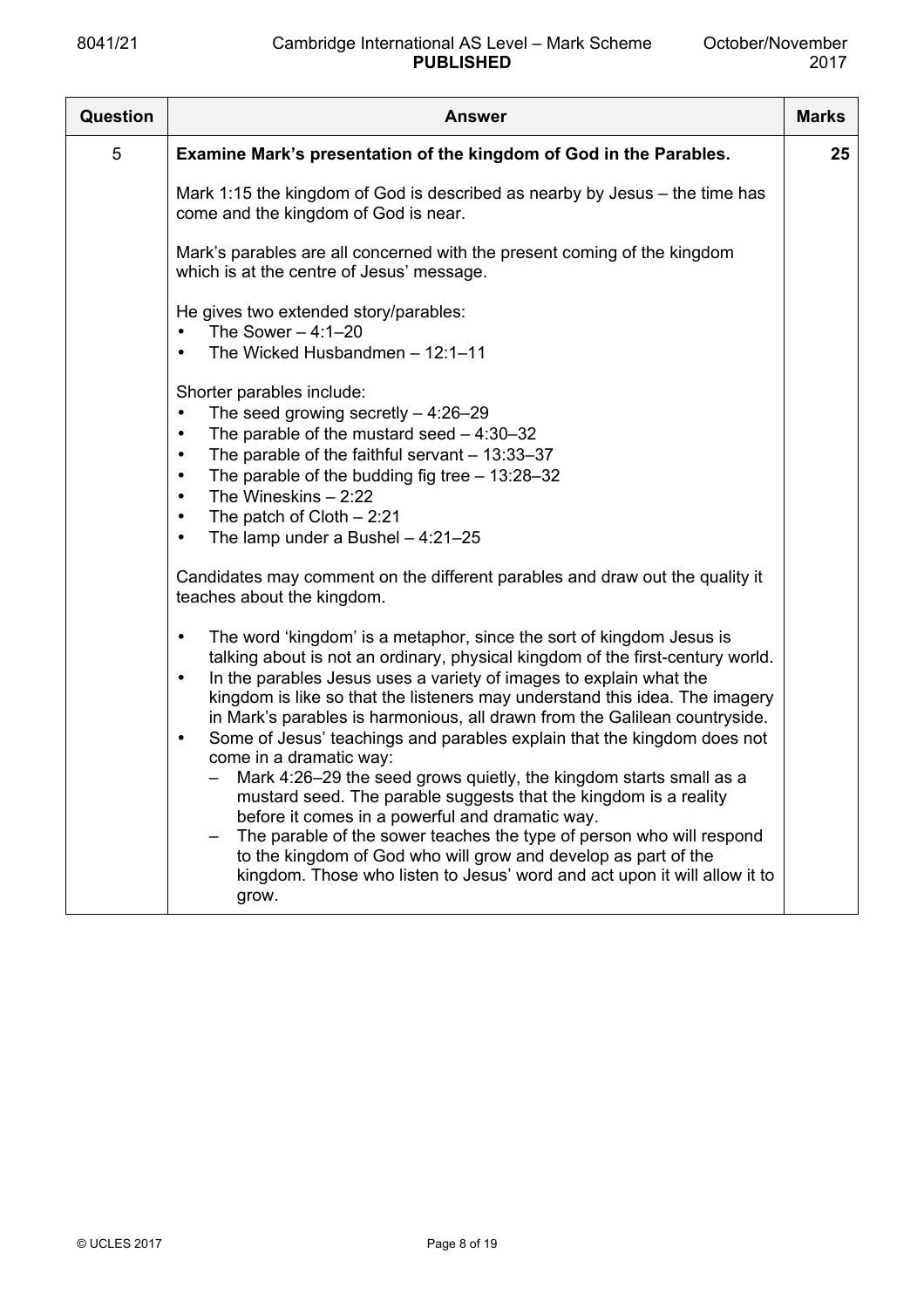| Question | Answer                                                                                                                                                                                                                                                                                                                                                                                                                                                                                                                                                     | <b>Marks</b> |
|----------|------------------------------------------------------------------------------------------------------------------------------------------------------------------------------------------------------------------------------------------------------------------------------------------------------------------------------------------------------------------------------------------------------------------------------------------------------------------------------------------------------------------------------------------------------------|--------------|
| 6        | Assess the importance of the ministry of John the Baptist in Luke's<br>Gospel.                                                                                                                                                                                                                                                                                                                                                                                                                                                                             | 25           |
|          | Candidates can draw on all of the material in Luke which deals with John the<br>Baptist.                                                                                                                                                                                                                                                                                                                                                                                                                                                                   |              |
|          | The birth story of John $-$ fulfilment of prophecy $-$ the start of John's<br>ministry - preparation of the way - Jesus' baptism by John - John's<br>disciples sent to Jesus Ch7:18ff.<br>Candidates should make some attempt to assess how importance John's<br>٠<br>ministry is in Luke's account of the Gospel.<br>Does John play a vital role in the preparation for Jesus' ministry?<br>٠<br>The significance of John baptising Jesus.<br>٠<br>The significance of John marking the end of the preparation $era$ – the final<br>$\bullet$<br>prophet. |              |

| <b>Question</b> | Answer                                                                                                                                                                                                                                                                                                                                                                                                                                                                                                                                                                                                                                                                                                                                                                                                                                                                                                                                                                                                                                                                                                                                                           | <b>Marks</b> |
|-----------------|------------------------------------------------------------------------------------------------------------------------------------------------------------------------------------------------------------------------------------------------------------------------------------------------------------------------------------------------------------------------------------------------------------------------------------------------------------------------------------------------------------------------------------------------------------------------------------------------------------------------------------------------------------------------------------------------------------------------------------------------------------------------------------------------------------------------------------------------------------------------------------------------------------------------------------------------------------------------------------------------------------------------------------------------------------------------------------------------------------------------------------------------------------------|--------------|
| $\overline{7}$  | Consider how Luke shows that his gospel is for the gentile community.                                                                                                                                                                                                                                                                                                                                                                                                                                                                                                                                                                                                                                                                                                                                                                                                                                                                                                                                                                                                                                                                                            | 25           |
|                 | Luke has often been referred to as the 'Gospel of the gentiles' or the<br>$\bullet$<br>'outcasts'.<br>Definition of a gentile: a non-Jew; an outcast of the Jewish community.<br>$\bullet$<br>In the introduction Luke explains who he is writing to, Theophilus, thought<br>$\bullet$<br>to be a Roman officer  literal meaning 'lover of God'. This opens up the<br>gospel to be written for all people or anyone regardless of their<br>background.<br>In 4:4–18 Jesus reads from the scroll of Isaiah in Nazareth, were we learn<br>$\bullet$<br>why Jesus was sent there and what he was planning to do. He had come<br>to give the good news to the poor, proclaim release for the prisoners,<br>recover the sight of the blind and let broken victims go free.<br>Jesus shows this by associating with people who are considered outcasts:<br>The call of Levi 5:27-32<br>$\bullet$<br>Tea with the tax collector $-$ Zacchaeus 19:1-10<br>$\bullet$<br>The woman and Simon the Pharisee 7:36-50<br>$\bullet$<br>His miracles include gentiles/outcasts<br>$\bullet$<br>His parables include gentiles/outcasts e.g. The Prodigal Son being a<br>$\bullet$ |              |
|                 | popular example.                                                                                                                                                                                                                                                                                                                                                                                                                                                                                                                                                                                                                                                                                                                                                                                                                                                                                                                                                                                                                                                                                                                                                 |              |
|                 | Themes such as:<br>clean/unclean<br>faith/forgiveness<br>$\bullet$<br>seek and save the lost<br>$\bullet$<br>righteous/unrighteous.<br>$\bullet$                                                                                                                                                                                                                                                                                                                                                                                                                                                                                                                                                                                                                                                                                                                                                                                                                                                                                                                                                                                                                 |              |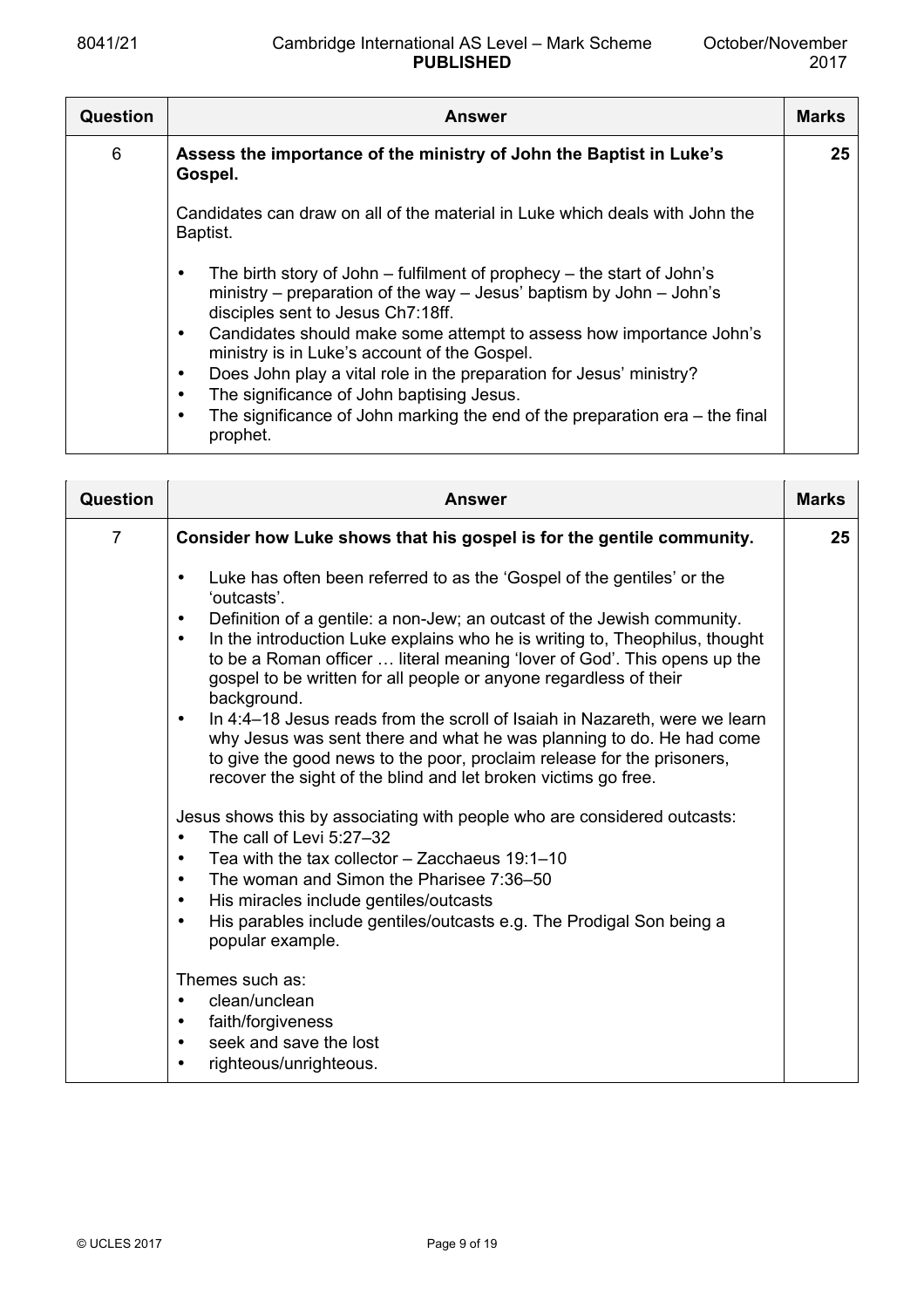| Question | <b>Answer</b>                                                                                                                                                                                                                                                                                                                                                                                                                                                                                                                                                                                                                                                                                                                                                                                                                                                                                                                                                                                                                                                                                                                                                                                                                                                                                                                                                                                                                                                                            | <b>Marks</b> |
|----------|------------------------------------------------------------------------------------------------------------------------------------------------------------------------------------------------------------------------------------------------------------------------------------------------------------------------------------------------------------------------------------------------------------------------------------------------------------------------------------------------------------------------------------------------------------------------------------------------------------------------------------------------------------------------------------------------------------------------------------------------------------------------------------------------------------------------------------------------------------------------------------------------------------------------------------------------------------------------------------------------------------------------------------------------------------------------------------------------------------------------------------------------------------------------------------------------------------------------------------------------------------------------------------------------------------------------------------------------------------------------------------------------------------------------------------------------------------------------------------------|--------------|
| 8        | Critically examine the question of the authorship of John's Gospel.                                                                                                                                                                                                                                                                                                                                                                                                                                                                                                                                                                                                                                                                                                                                                                                                                                                                                                                                                                                                                                                                                                                                                                                                                                                                                                                                                                                                                      | 25           |
|          | The normal ideas include the disciple John who is described as the 'one<br>$\bullet$<br>Jesus loved'. He is often thought to be the writer of the gospel because of<br>the need for an eyewitness to some of the material included in it. He is<br>also referred to as just John or John the Apostle.<br>The author first makes mention to him in 13:23 when he says "Now there<br>$\bullet$<br>was leaning on Jesus' bosom one of his disciples, whom Jesus loved".<br>Then when Jesus was put on trial there is reference to Peter and "another<br>disciple" who is also called "that other disciple". In the resurrection story<br>there is several references to "that disciple" and the "one whom Jesus<br>loved".<br>John begins with the witness and affirmation of John the Baptist and<br>$\bullet$<br>concludes with the death, burial, resurrection, and post-resurrection<br>appearances of Jesus.<br>Chapter 21 states that the book derives from the testimony of the "disciple"<br>$\bullet$<br>whom Jesus loved" and early church tradition identified him as John the<br>Apostle, one of Jesus' Twelve Apostles.<br>The Gospel is closely related in style and content to the three surviving<br>$\bullet$<br>Epistles of John such that commentators treat the four books along with<br>the Book of Revelation, as a single body of Johannine literature. According<br>to most modern scholars, however, the apostle John was not the author of<br>any of these books. |              |
|          | External evidence:<br>St Irenaeus tells us that the Fourth gospel was written by the apostle John,<br>$\bullet$<br>the teacher of Irenaeus' mentor, Polycarp.<br>The Greek of John's Gospel and epistles is a different quality than the<br>$\bullet$<br>Greek of John's Revelation.<br>Irenaeus might be muddled with his different John's.<br>$\bullet$<br>There is a strain of thought dating back to Eusebius that John the apostle<br>$\bullet$<br>and John the 'Elder' may be two different people. From internal evidence<br>we know that more than one hand was involved in writing it. John 21:24.<br>The importance of John has been noted from as early as the beginning of<br>$\bullet$<br>the third century. There is a belief that Origen, an Alexandrian scholar and<br>theologian wrote the Gospel whilst in Alexandria after 218 AD.                                                                                                                                                                                                                                                                                                                                                                                                                                                                                                                                                                                                                                    |              |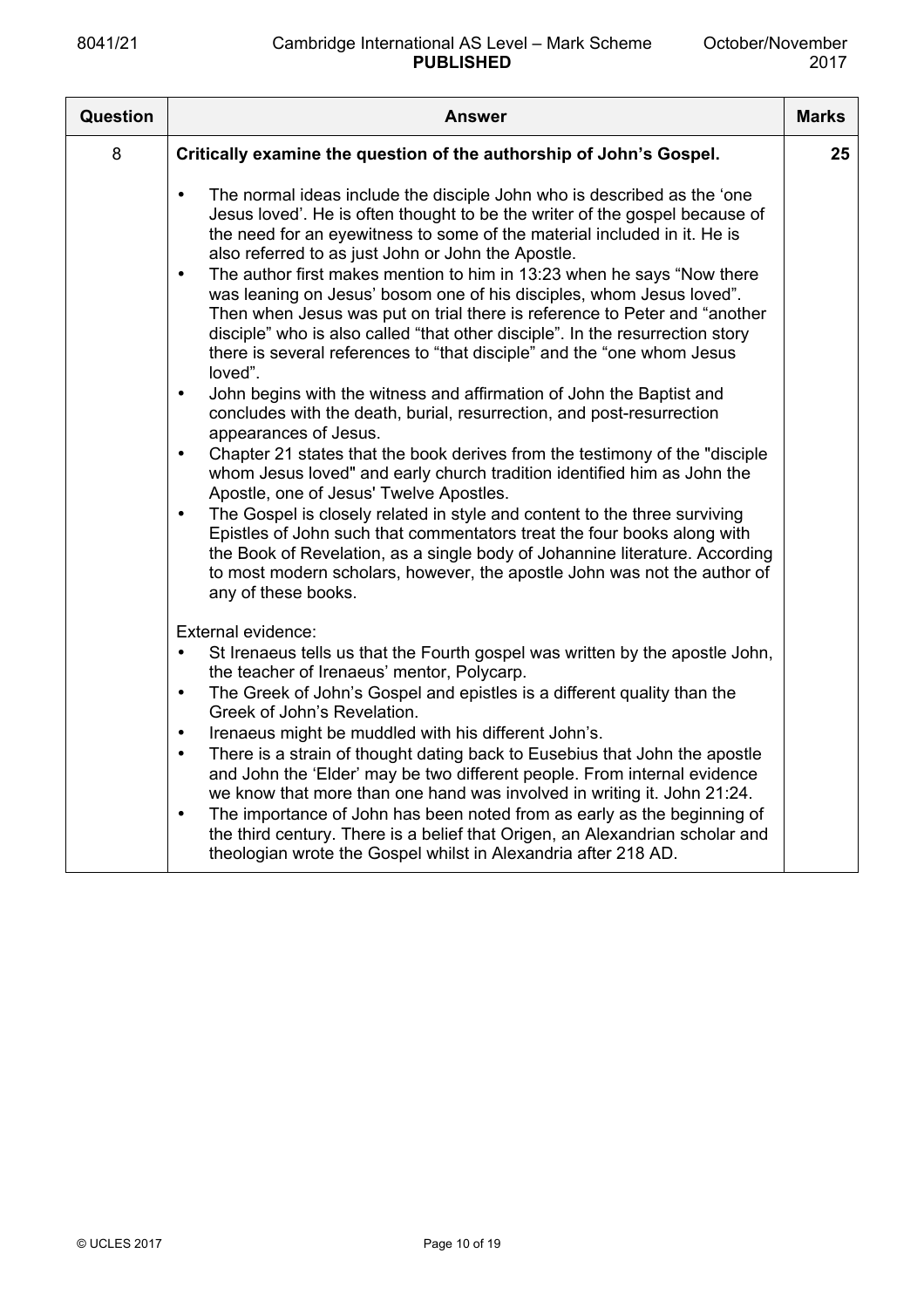| Question | <b>Answer</b>                                                                                                                                                                                                                                                                                                                                                                                                                                                                                                                       | <b>Marks</b> |
|----------|-------------------------------------------------------------------------------------------------------------------------------------------------------------------------------------------------------------------------------------------------------------------------------------------------------------------------------------------------------------------------------------------------------------------------------------------------------------------------------------------------------------------------------------|--------------|
| 9        | Examine the nature and purpose of John's passion narrative in John 18-<br>19.                                                                                                                                                                                                                                                                                                                                                                                                                                                       | 25           |
|          | The question has two aspects:<br>nature<br>purpose.                                                                                                                                                                                                                                                                                                                                                                                                                                                                                 |              |
|          | There is some overlap between the two aspects as the purpose may be seen<br>by considering the unique elements as well as the emphasis in the account.                                                                                                                                                                                                                                                                                                                                                                              |              |
|          | It is important that the candidate considers both aspects.                                                                                                                                                                                                                                                                                                                                                                                                                                                                          |              |
|          | Some points to consider:<br>John's passion narrative can be considered the most important part of the<br>whole gospel.<br>It aims to underline the divine nature of Jesus – in the same way this was<br>$\bullet$                                                                                                                                                                                                                                                                                                                   |              |
|          | stated in the Prologue so it is emphasised throughout Jesus passion.<br>John has made constant reference to it throughout.<br>It is deeply symbolic as there are many references made to the Old<br>$\bullet$<br>Testament to portray Jesus as God.                                                                                                                                                                                                                                                                                 |              |
|          | Jesus' humanity in that he came from a woman. Significance of the<br>$\bullet$<br>wedding at Cana – the birth of a new era.<br>John shows Jesus to be both God and human as established in the<br>$\bullet$<br>Prologue.                                                                                                                                                                                                                                                                                                            |              |
|          | He is to be put to death which shows a lack of control and is 'low<br>$\bullet$<br>Christology' – the humanity of Jesus shown.                                                                                                                                                                                                                                                                                                                                                                                                      |              |
|          | However, even in his death Jesus is in complete control as he dies on his<br>$\bullet$<br>own terms – 'he bowed his head and gave up his spirit' – this shows Jesus<br>to have 'high christology', revealing him to be equal to God - his divinity.<br>Jesus' divinity is seen and his human reliance on others is not there e.g.<br>$\bullet$                                                                                                                                                                                      |              |
|          | John omits the fact that Simon of Cyrene carried Jesus' cross which<br>portrays the low Christology of Jesus as he is suffering. Instead Jesus is<br>shown as going to his death entirely reliant upon his own resources. This<br>helps John portray Jesus as divine.                                                                                                                                                                                                                                                               |              |
|          | The fact that Jesus carries his own cross is symbolic of Jesus carrying the<br>$\bullet$<br>burden of the sins of the world, showing John's purpose that Jesus dies to<br>save mankind from his sins and that through Christ's actions are<br>forgiveness and salvation.                                                                                                                                                                                                                                                            |              |
|          | John also uses irony. Pilate writes a sign for Jesus' cross which proclaims<br>$\bullet$<br>him to be 'King of the Jews' – instead of charging him with blasphemy –<br>this has the purpose of letting Jesus die with a true statement of his nature<br>proclaimed above his head so that even those involved in crucifying Jesus<br>and calling for his death bear universal testimony to who they are<br>crucifying. It also shows the universal nature of John's teaching as the sign<br>is written in Latin, Aramaic and Greek. |              |
|          | The purpose of the passion is the same as that of the Gospel which is<br>considered by many as 'to deepen the faith of every believer' – Brown                                                                                                                                                                                                                                                                                                                                                                                      |              |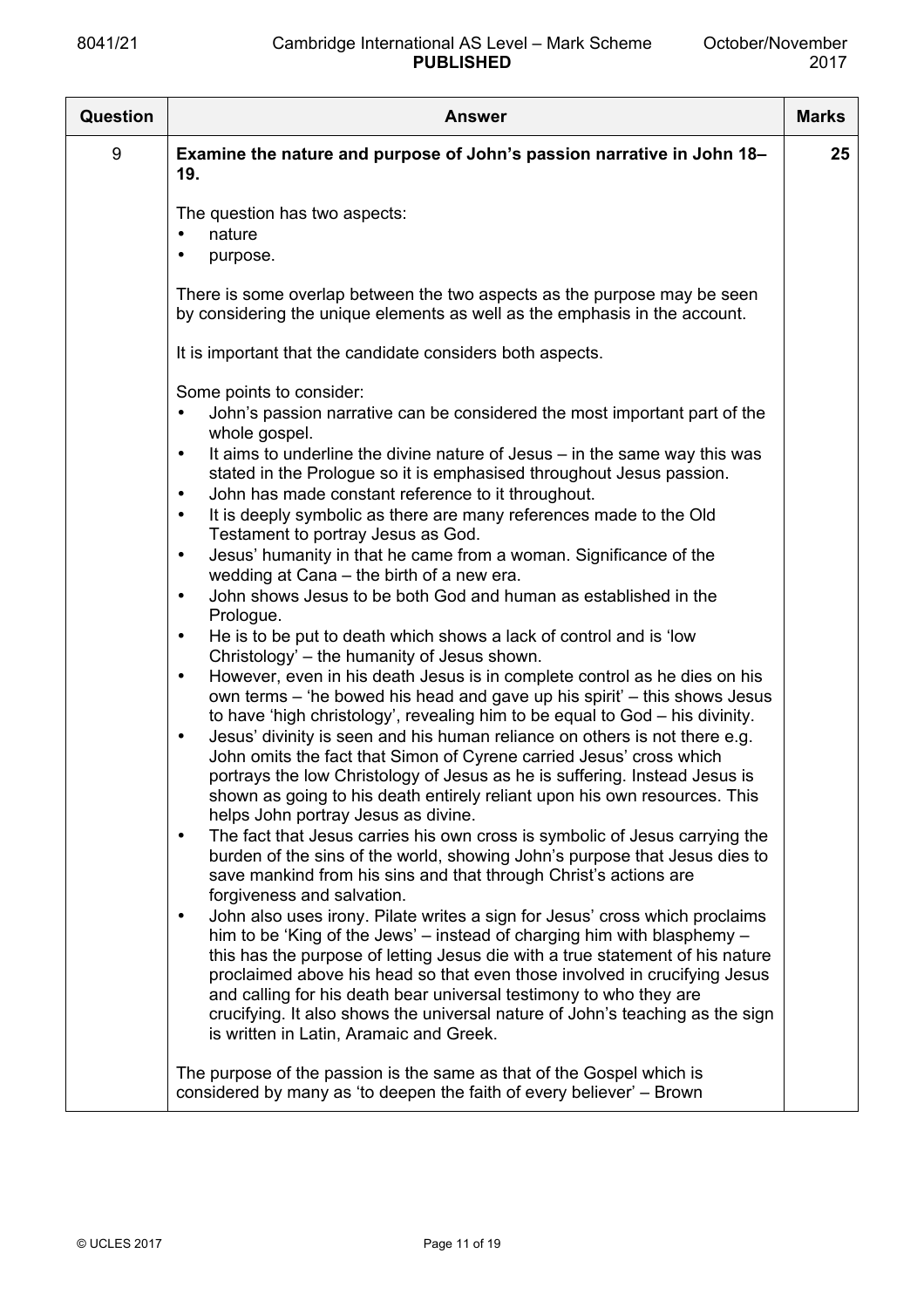| <b>Question</b> | Answer                                                                                                                                                                                                                                                                                                                                                                                                                                                                                                           | <b>Marks</b> |
|-----------------|------------------------------------------------------------------------------------------------------------------------------------------------------------------------------------------------------------------------------------------------------------------------------------------------------------------------------------------------------------------------------------------------------------------------------------------------------------------------------------------------------------------|--------------|
| 10              | In what ways were the actions of Jesus towards women revolutionary for<br>that time?                                                                                                                                                                                                                                                                                                                                                                                                                             | $25\,$       |
|                 | This essay should look at the role/status of women in ancient Israel at that time<br>and how Jesus' association with women directly challenged this role/status.                                                                                                                                                                                                                                                                                                                                                 |              |
|                 | Women's status and freedom were limited by Jewish law and custom in ancient<br>Israel, as it was in most cultures at that time. Some comment on this lack of<br>status is needed.                                                                                                                                                                                                                                                                                                                                |              |
|                 | Most were restricted to roles of little or no authority.<br>$\bullet$<br>They were largely confined to their father's or husband's home.<br>$\bullet$<br>They were considered to be inferior to men, and under the authority of<br>$\bullet$<br>men – either their father before marriage or their husband afterwards.<br>'with status scarcely above that of a slave'<br>$\bullet$                                                                                                                              |              |
|                 | Jesus' radical treatment of women:<br>Christ overthrew many centuries of Jewish law and custom.<br>$\bullet$<br>He consistently treated women and men as equals.<br>$\bullet$<br>He violated numerous Old Testament regulations, which specified gender<br>$\bullet$<br>inequality.                                                                                                                                                                                                                              |              |
|                 | He refused to follow the behavioural rules established by the three main Jewish<br>religious groups of the day: the Essenes, Pharisees and Sadducees.<br>He ignored ritual impurity laws $-$ Mark 3:25-34 $-$ Jesus' cure of a woman<br>$\bullet$<br>who had suffered from menstrual bleeding for 12 years. In Judean society<br>it was a major transgression for a man to talk to a woman other than his<br>wife or children.                                                                                   |              |
|                 | He talked to foreign women - John 4:7 to 5:30 describes Jesus'<br>$\bullet$<br>conversation with a woman of Samaria. She was doubly ritually unclean<br>since she was both a foreigner and a woman. Men were not allowed to talk<br>to women, except within their own families. Jesus also helped a Canaanite<br>woman, another foreigner, in Matthew 15:22-28. Although he describes<br>non-Jews as 'dogs', he was willing to talk to her, and is recorded as having<br>cured her daughter of demon-possession. |              |
|                 | He taught women and had female disciples: Jewish tradition at the time<br>$\bullet$<br>was to not allow women to be taught. Rabbi Eliezer wrote in the first<br>century: 'Rather should the words of the Torah be burned than entrusted to<br>a woman'. Jesus overthrew centuries of tradition. In Luke 10:38-42, he<br>taught Mary, sister of Martha.                                                                                                                                                           |              |
|                 | He used terminology which treated women as equal to men: Luke 13:16<br>$\bullet$<br>describes how he cured a woman from an indwelling Satanic spirit. He<br>called her a daughter of Abraham, thus implying that she had equal status<br>with sons of Abraham. The expression of 'son of Abraham' was commonly<br>used to respectfully refer to a Jew, but 'daughter of Abraham' was an<br>unknown parallel phrase. It occurs nowhere else in the Bible. It seems to<br>be a designation created by Jesus.       |              |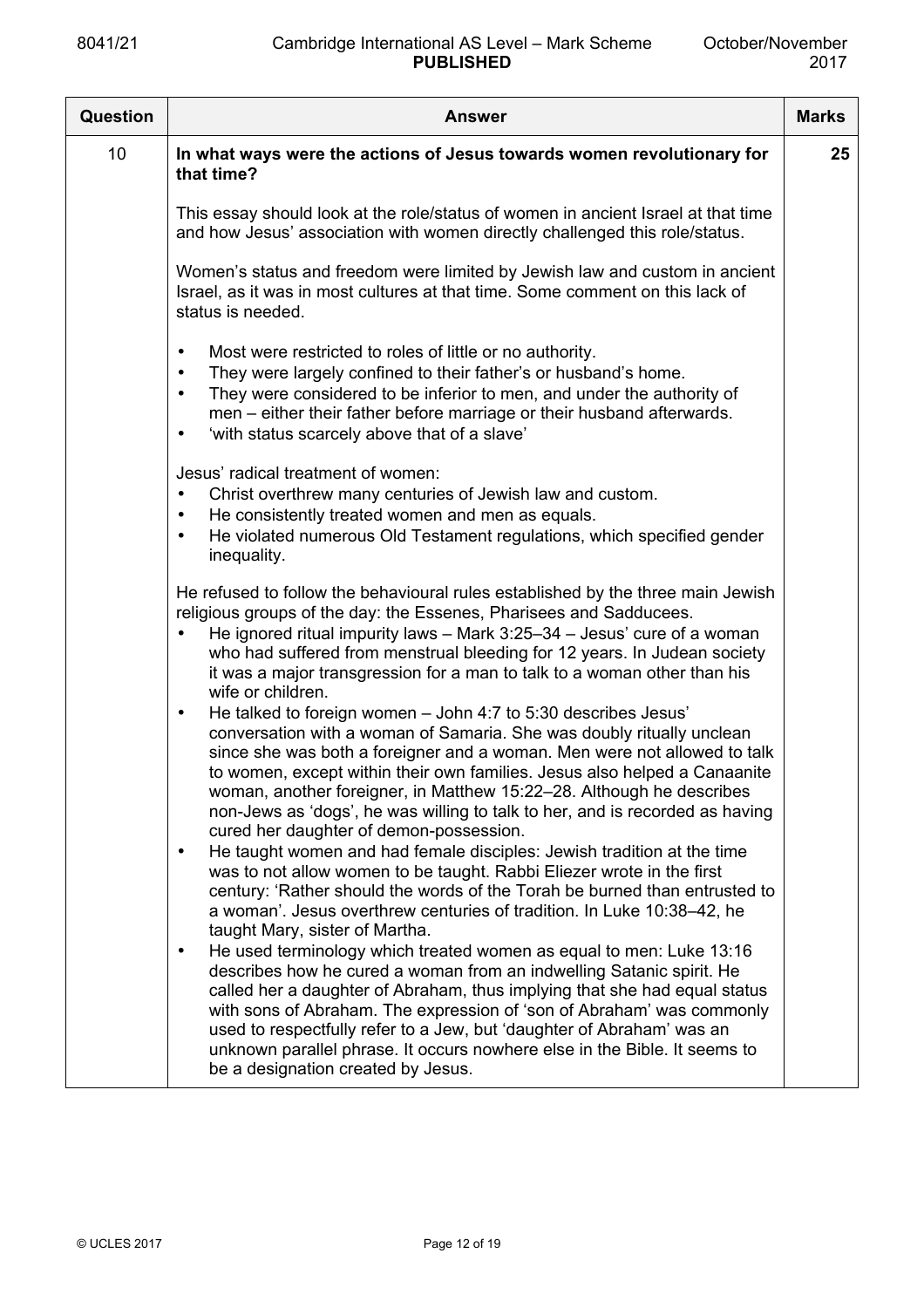| Question        | Answer                                                                                                                                                                                                                                                                                                                                                                                                                                                                                                                                                                                                                                                                                                                                                                                                                                                                                                                                                                                                                                                                                                                                                                                                                                                                                                                                                               | <b>Marks</b> |
|-----------------|----------------------------------------------------------------------------------------------------------------------------------------------------------------------------------------------------------------------------------------------------------------------------------------------------------------------------------------------------------------------------------------------------------------------------------------------------------------------------------------------------------------------------------------------------------------------------------------------------------------------------------------------------------------------------------------------------------------------------------------------------------------------------------------------------------------------------------------------------------------------------------------------------------------------------------------------------------------------------------------------------------------------------------------------------------------------------------------------------------------------------------------------------------------------------------------------------------------------------------------------------------------------------------------------------------------------------------------------------------------------|--------------|
| 10 <sup>°</sup> | He accepted women in his inner circle: Luke 8:1–3 describes the inner<br>circle of Jesus' followers: 12 male disciples and an unspecified number of<br>female supporters (Mary Magdalene, Joanna, Susanna etc.) It would<br>appear that about half of his closest followers were women.<br>He appeared first to one or more women after his resurrection: Matthew<br>28:9-10 describes how Mary Magdalene was amongst the first two women<br>to see Jesus<br>Mostly women were present at Jesus' execution: Matthew 27:55-56 and<br>Mark 15:40–41 describe women at the crucifixion. The men fled the scene.<br>He expressed concern for widows: 6 references of supporting widows<br>$\bullet$<br>found in Luke<br>Divorce: a man could divorce his wife but the wife had no rights of divorce.<br>$\bullet$<br>Jesus overthrows this tradition and states neither can divorce the other in<br>Mark 10:11–12. He treats the wife and husband equally.<br>He told parallel male/female stories : Luke shows many parallel episodes:<br>$\bullet$<br>one relating to a woman, the other to a man e.g.<br>Simeon and Hannah Luke 2:25-38<br>Widow of Sarepta and Naaman Luke 4:25-38<br>$\bullet$<br>Healing of man possessed with demons and healing of Peter's<br>$\bullet$<br>mother in law Luke 4:31ff<br>The woman who lived a sinful life and Simon, Luke 7:36ff |              |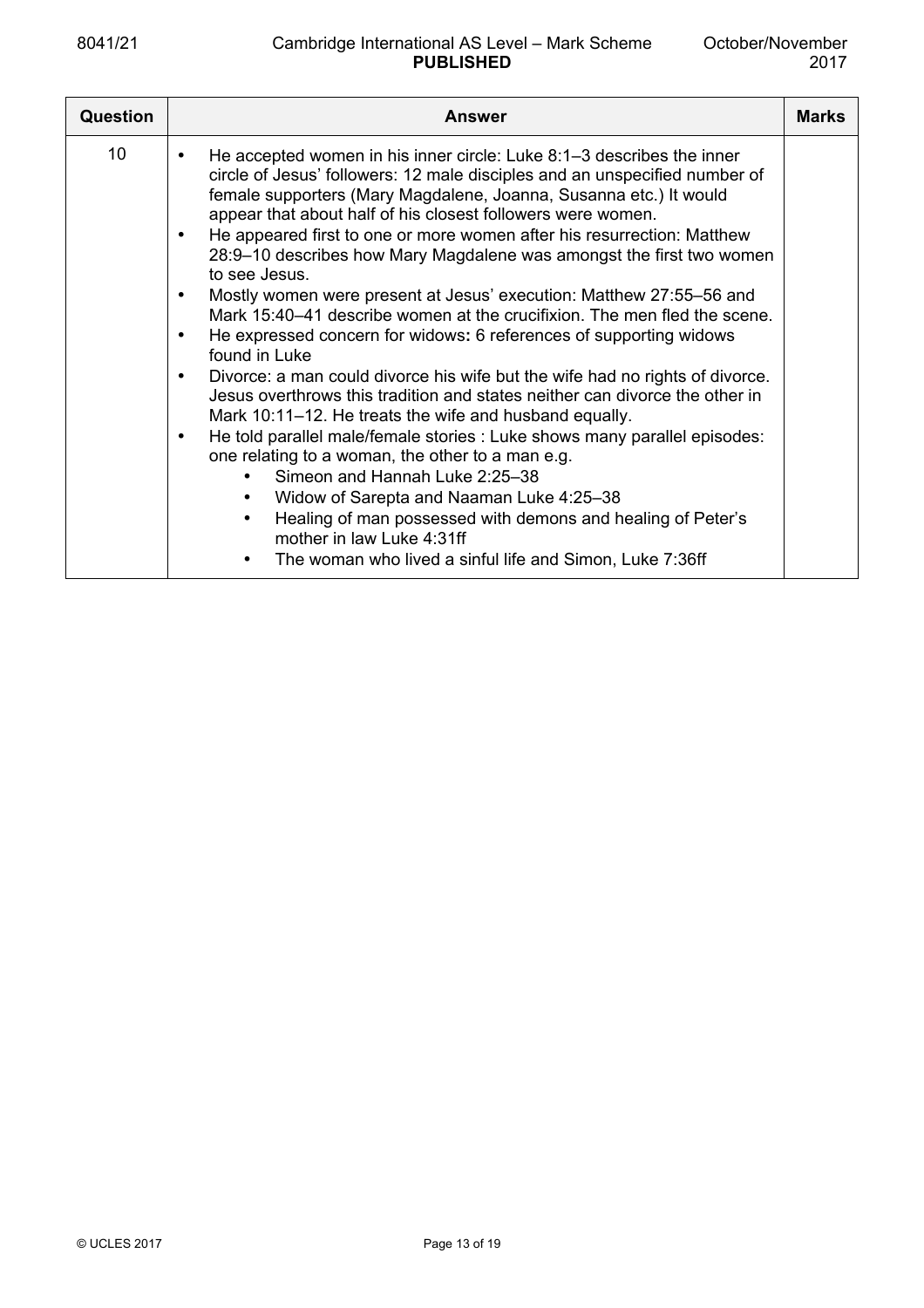| Question | <b>Answer</b>                                                                                                                                                                                                                                                                                                                                                                                                                                                                                                                                                                                                                                                                                                                                                                                                                                                                                                                                                                                                                                                                                                                                                                                                                                                                                                                                                                                                                                                                                                                                                                                                                                                                                                                                                                                                                                                                                                                                                                                                         | <b>Marks</b> |
|----------|-----------------------------------------------------------------------------------------------------------------------------------------------------------------------------------------------------------------------------------------------------------------------------------------------------------------------------------------------------------------------------------------------------------------------------------------------------------------------------------------------------------------------------------------------------------------------------------------------------------------------------------------------------------------------------------------------------------------------------------------------------------------------------------------------------------------------------------------------------------------------------------------------------------------------------------------------------------------------------------------------------------------------------------------------------------------------------------------------------------------------------------------------------------------------------------------------------------------------------------------------------------------------------------------------------------------------------------------------------------------------------------------------------------------------------------------------------------------------------------------------------------------------------------------------------------------------------------------------------------------------------------------------------------------------------------------------------------------------------------------------------------------------------------------------------------------------------------------------------------------------------------------------------------------------------------------------------------------------------------------------------------------------|--------------|
| 11       | Compare and contrast the portrayals of the role of Pontius Pilate within<br>all four gospels.                                                                                                                                                                                                                                                                                                                                                                                                                                                                                                                                                                                                                                                                                                                                                                                                                                                                                                                                                                                                                                                                                                                                                                                                                                                                                                                                                                                                                                                                                                                                                                                                                                                                                                                                                                                                                                                                                                                         | 25           |
|          | Some points to draw from:<br>The gospels are consistent in their presentation of Pilate and the events he<br>$\bullet$<br>was caught up in and failed to control.<br>The Synoptic Gospels devote less textual space to Pilate than John's<br>$\bullet$<br>Gospel does.<br>In John, Pilate is depicted the most sympathetically.<br>$\bullet$<br>In John, Pilate is recorded as interrogating Christ twice:<br>$\bullet$<br>his tone appears sarcastic and condescending and he tries to catch<br>Christ out with the question 'What is truth?'<br>Pilate is depicted as afraid and genuinely curious because he has<br>heard from Christ's accusers that Christ claims to be the Son of God.<br>In John 19:14 Pilate presents Christ to the Jews as their king and shows<br>$\bullet$<br>genuine conviction.<br>It is possible in John that Pilate sees in Christ something unusual that the<br>$\bullet$<br>Sanhedrin and their allies could not.<br>John depicts Pilate as repeatedly trying to exonerate Jesus.<br>$\bullet$<br>He gives in to Joseph of Arimathea's request to give Jesus a decent burial.<br>$\bullet$<br>The differences between the Synoptic Gospels and John's account are<br>$\bullet$<br>ones of focus and style rather than contradictions.<br>The Gospels together provide an outline to events:<br>$\bullet$<br>Jesus is sent by the Jewish High Council to Pilate for trial<br>Pilate interrogates Jesus, finds him not guilty<br>$\overline{\phantom{a}}$<br>He tries to persuade the crowd that he should be released<br>$\overline{\phantom{a}}$<br>the crowd refuses<br>$\overline{\phantom{a}}$<br>Pilate has Jesus flogged and crucified to pacify them<br>Matthew introduces the dream of Pilate's wife and the washing of his<br>$\bullet$<br>hands in front of the crowd indicating that he wants nothing to do with the<br>consequences.<br>Matthew's purpose of passing the responsibility of Jesus' death to the<br>$\bullet$<br>Jews takes priority in his gospel account. |              |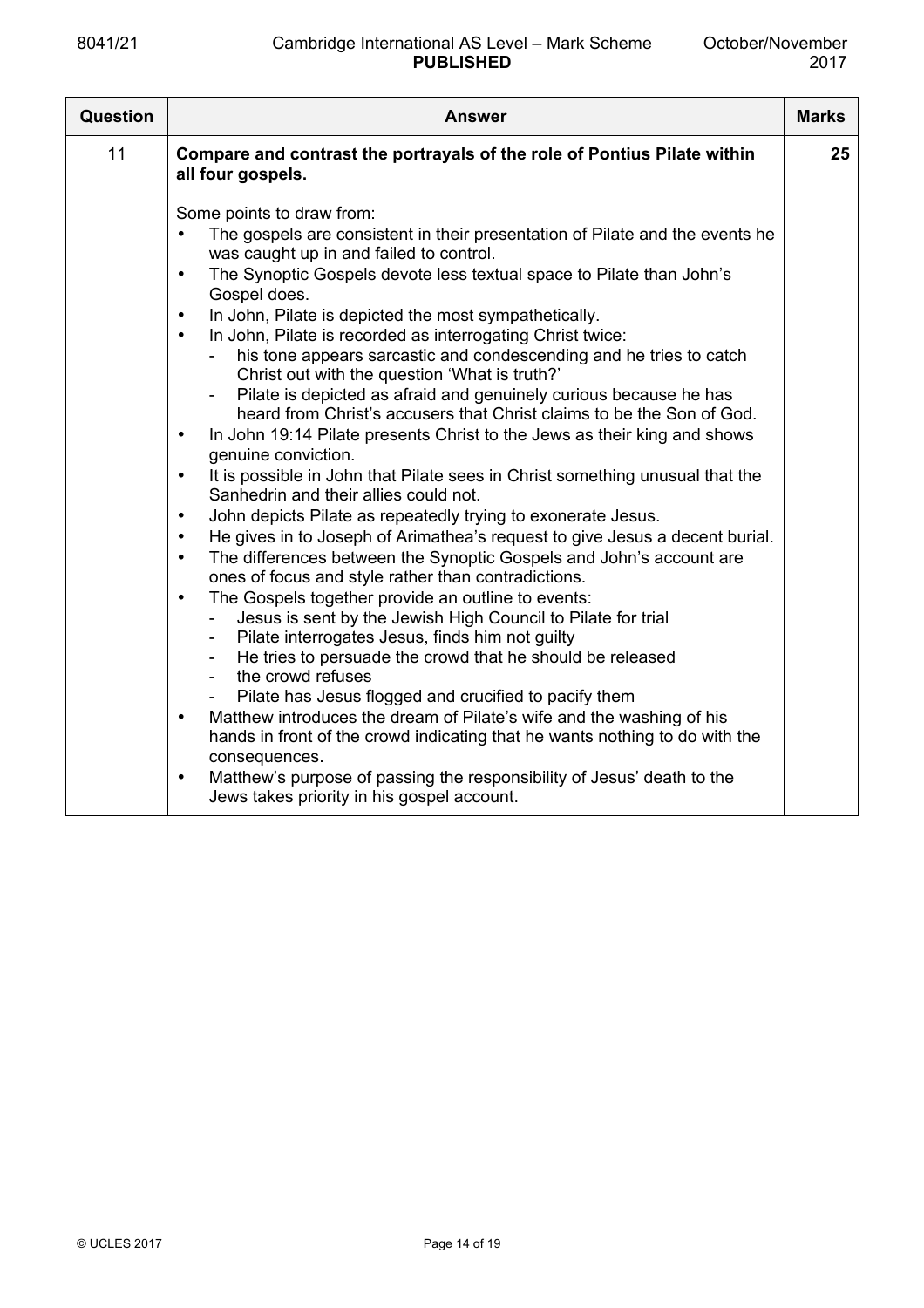| Question | <b>Answer</b>                                                                                                                                                                                                                                                                                                                                                                                                                                                                                                                                                                                                    | <b>Marks</b> |
|----------|------------------------------------------------------------------------------------------------------------------------------------------------------------------------------------------------------------------------------------------------------------------------------------------------------------------------------------------------------------------------------------------------------------------------------------------------------------------------------------------------------------------------------------------------------------------------------------------------------------------|--------------|
| 12       | 'There is not enough evidence to prove the existence of Q.' Discuss.                                                                                                                                                                                                                                                                                                                                                                                                                                                                                                                                             | 25           |
|          | This deals with the arguments for a second source document used by Matthew<br>and Luke in addition to Mark's Gospel.                                                                                                                                                                                                                                                                                                                                                                                                                                                                                             |              |
|          | Candidates will have studied text books which suggest that Q exists because<br>of the evidence but recent scholarly thought brings this in to question. Here<br>candidates are to look at the evidence and discuss both sides.                                                                                                                                                                                                                                                                                                                                                                                   |              |
|          | Q from the German word 'quelle' meaning 'source'                                                                                                                                                                                                                                                                                                                                                                                                                                                                                                                                                                 |              |
|          | Q accounts for the information which appears in both Matthew and Luke but<br>not in Mark but it is so similar in nature and language that it suggests that a<br>second source exists. This consists of about 200 verses.                                                                                                                                                                                                                                                                                                                                                                                         |              |
|          | Parables and other sayings predominate in both (but it includes narrative<br>elements also).                                                                                                                                                                                                                                                                                                                                                                                                                                                                                                                     |              |
|          | Preaching of John the Baptist<br>$\bullet$<br>Temptations of Jesus (which Mark summarizes in two verses)<br>$\bullet$<br>The Sermon on the Mount (Matthew) or Plain (Luke)<br>$\bullet$<br>The Centurion's servant<br>$\bullet$<br>Messengers from John the Baptist<br>$\bullet$<br>Woes to the unrepentant cities<br>$\bullet$<br>Jesus thanks his Father<br>$\bullet$<br>Return of the unclean spirit<br>Parables of the leaven, the lost sheep, the great banquet, the talents, and<br>the faithful servant<br>Discourse against the scribes and Pharisees<br>$\bullet$<br>Lament over Jerusalem<br>$\bullet$ |              |
|          | Q source material is differently arranged in the two gospels – Matthew's<br>lengthy Sermon on the Mount is paralleled by Luke's shorter Sermon on the<br>Plain, with the remainder of its content scattered throughout Luke.                                                                                                                                                                                                                                                                                                                                                                                     |              |
|          | It is possible that Matthew and Luke had relied on each other for the<br>information and they copied from each other                                                                                                                                                                                                                                                                                                                                                                                                                                                                                             |              |
|          | Experts suggest that neither Matthew nor Luke used each other's work. They<br>must have drawn from a common source, distinct from Mark, that provided the<br>double-tradition material and overlapped with Mark's content where major<br>agreements occur. This is the hypothetical document called Q.                                                                                                                                                                                                                                                                                                           |              |
|          | Candidates may include the diagram of the two-source theory but an<br>explanation is needed to accompany the diagram.                                                                                                                                                                                                                                                                                                                                                                                                                                                                                            |              |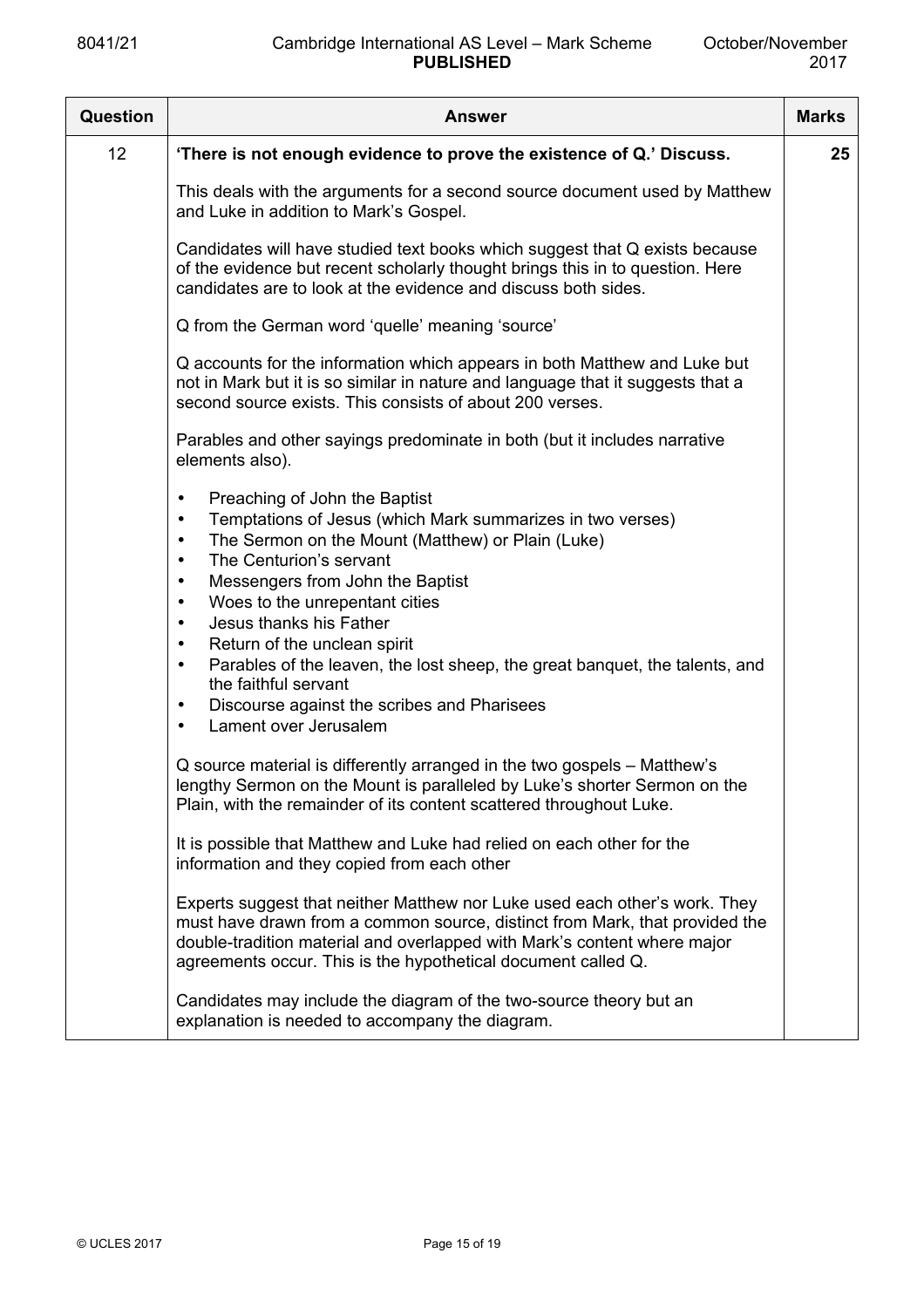| <b>Question</b> | <b>Answer</b>                                                                                                                                                                                                                                                                                                                                                                                                                                                                                                                                                                                                                                                                                                                                                                                                                                                                                                                                                                                                                                                                                                                                                                                                                 | <b>Marks</b> |
|-----------------|-------------------------------------------------------------------------------------------------------------------------------------------------------------------------------------------------------------------------------------------------------------------------------------------------------------------------------------------------------------------------------------------------------------------------------------------------------------------------------------------------------------------------------------------------------------------------------------------------------------------------------------------------------------------------------------------------------------------------------------------------------------------------------------------------------------------------------------------------------------------------------------------------------------------------------------------------------------------------------------------------------------------------------------------------------------------------------------------------------------------------------------------------------------------------------------------------------------------------------|--------------|
| 12              | There are some discrepancies between Matthew and Luke the most serious of<br>these are found in the infancy and resurrection narratives.                                                                                                                                                                                                                                                                                                                                                                                                                                                                                                                                                                                                                                                                                                                                                                                                                                                                                                                                                                                                                                                                                      |              |
|                 | Infancy Narrative:<br>In Matthew the news of the coming birth of Jesus is conveyed to Joseph in<br>a dream; in Luke it is to Mary that the news is told directly by the Angel<br>Gabriel.<br>Matthew implies that when Jesus was born his parents lived in Bethlehem<br>$\bullet$<br>and they left when King Herod began a search to find and kill Jesus. In<br>Luke Jesus' parents travelled to Bethlehem from Nazareth for a Roman<br>census.<br>There is no census, inn, or manger in Matthew, Jesus was born in their<br>$\bullet$<br>house (2:11)<br>The genealogies disagree on fundamental matters such as Joseph's<br>$\bullet$<br>father.<br>The resurrection accounts also diverge with Matthew telling of appearances in<br>Galilee and Luke sets them in Jerusalem.<br>The Q source is a hypothetical written collection of Jesus' sayings.<br>$\bullet$<br>According to this hypothesis this material was drawn from the early<br>Church's oral tradition.<br>Q was hypothesised by 1900 and is commonly accepted by scholars such<br>$\bullet$<br>as Streeter. Some scholars believe that Q is made up of a mixture of oral<br>tradition and other written sources. Q can be seen as a plurality of<br>sources. |              |
|                 | Neither Matthew nor Luke is directly dependent on the other but the verbal<br>$\bullet$<br>agreement between them is so close in parts that the most reasonable<br>explanation is for the existence of a common source or sources which they<br>both had access to other than Mark's gospel but is it the only explanation.                                                                                                                                                                                                                                                                                                                                                                                                                                                                                                                                                                                                                                                                                                                                                                                                                                                                                                   |              |
|                 | The fact that no Q document exists today could argue against its existence.<br>But many early Christian texts no longer exist - the suggestion is that once Q<br>was incorporated into the body of Matthew and Luke there was no need for it to<br>continue to exist.                                                                                                                                                                                                                                                                                                                                                                                                                                                                                                                                                                                                                                                                                                                                                                                                                                                                                                                                                         |              |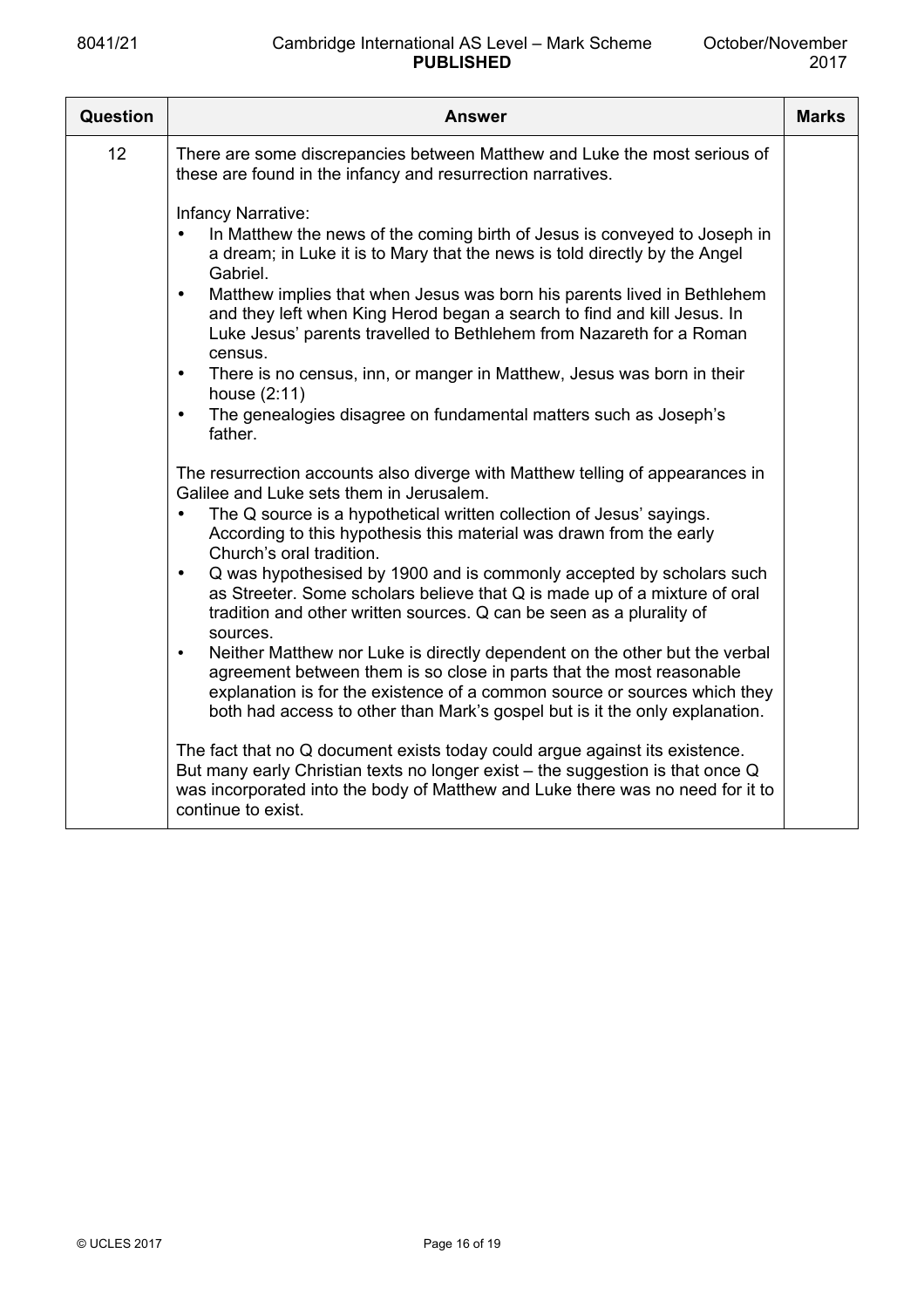| Question | <b>Answer</b>                                                                                                                                                                                                                                                                                                                                                                                                                                                                                                                                | <b>Marks</b> |
|----------|----------------------------------------------------------------------------------------------------------------------------------------------------------------------------------------------------------------------------------------------------------------------------------------------------------------------------------------------------------------------------------------------------------------------------------------------------------------------------------------------------------------------------------------------|--------------|
| 13       | Consider the significance of the christological titles used in each of the<br>gospels.                                                                                                                                                                                                                                                                                                                                                                                                                                                       | 25           |
|          | Some possible titles – Messiah, Son of Man, Son of God, The Prophet,<br>Immanuel                                                                                                                                                                                                                                                                                                                                                                                                                                                             |              |
|          | The word 'messiah' means 'anointed one' and is derived from verbs that have<br>the general meaning of 'to rub something' or, more specifically, 'to anoint<br>someone'.                                                                                                                                                                                                                                                                                                                                                                      |              |
|          | The Messianic King was presented at John's baptism (Matt. 3:1–17). In other<br>words, this is when He was consecrated for the messianic task.                                                                                                                                                                                                                                                                                                                                                                                                |              |
|          | The Messianic King presented His miracles as evidence of His messiahship:<br>(Matt. 11:4–6; see also Lk. 7:22)                                                                                                                                                                                                                                                                                                                                                                                                                               |              |
|          | 'Son of Man' was Jesus' favourite title for Himself throughout his ministry. First<br>of all, 'Son of Man' is employed to Jesus' earthly ministry (Mark 2:10, 28;<br>10:45; Matthew 13:37); Second, the Son of Man was to suffer and die and rise<br>from the dead (Mark 8:31; 9:31; 10:33). Third, the Son of Man would serve an<br>eschatological function (Mark 8:38; 13:26; 14:62; Matthew 10:23; 13:41; 19:28<br>$-24:39$ ; 25:31). In other words, there is a correlation between the returning<br>Son of Man and the judgment of God. |              |
|          | The term 'Son of Man' in the time of Jesus was a most emphatic reference to<br>the Messiah (Daniel 7:13-14). The title reveals divine authority. In the trial<br>scene in Matthew 26:63–64, Jesus provoked the indignation of his opponents<br>because of His application of Daniel 7:13 and Psalms 110:1 to Himself. Jesus'<br>claim that he would not simply be entering into God's presence, but that he<br>would actually be sitting at God's right side was the equivalent to claiming<br>equality with God.                            |              |
|          | By Jesus asserting he is the Son of Man, he was exercising the authority of<br>God.                                                                                                                                                                                                                                                                                                                                                                                                                                                          |              |
|          | Son of God is used in Mark. It is a unique term applied to Jesus in order to<br>bring identity with God, the Father and show Jesus' divine nature. Jesus the<br>Son of God, is used most notably by Satan and demons. Satan, used the term<br>as a taunt during the temptation in the wilderness. Unclean spirits, terrified in<br>Jesus' presence, said, 'You are the Son of God'. Used by Mark.                                                                                                                                            |              |
|          | Jesus is referred to as the Prophet in John's Gospel who was expected:<br>• The people said, 'When they heard these words, some of the people<br>said, "This really is the prophet." (John 7:40)<br>• 'When the people saw the sign which he had done, they said, "This is<br>indeed the prophet who is to come into the world!" (John 6:14)<br>John the Baptist began to preach, he was asked, "Are you the prophet?"<br>$\bullet$<br>(John 1:19-23).                                                                                       |              |
|          | Immanuel – 'God with us' – features in the birth stories of Jesus.                                                                                                                                                                                                                                                                                                                                                                                                                                                                           |              |
|          | The name Immanuel does not appear elsewhere in the New Testament but<br>Matthew builds on it in Matthew 28:20 ("I am with you always, to the close of<br>the age.") to indicate Jesus will be with the faithful to the end of the age.                                                                                                                                                                                                                                                                                                       |              |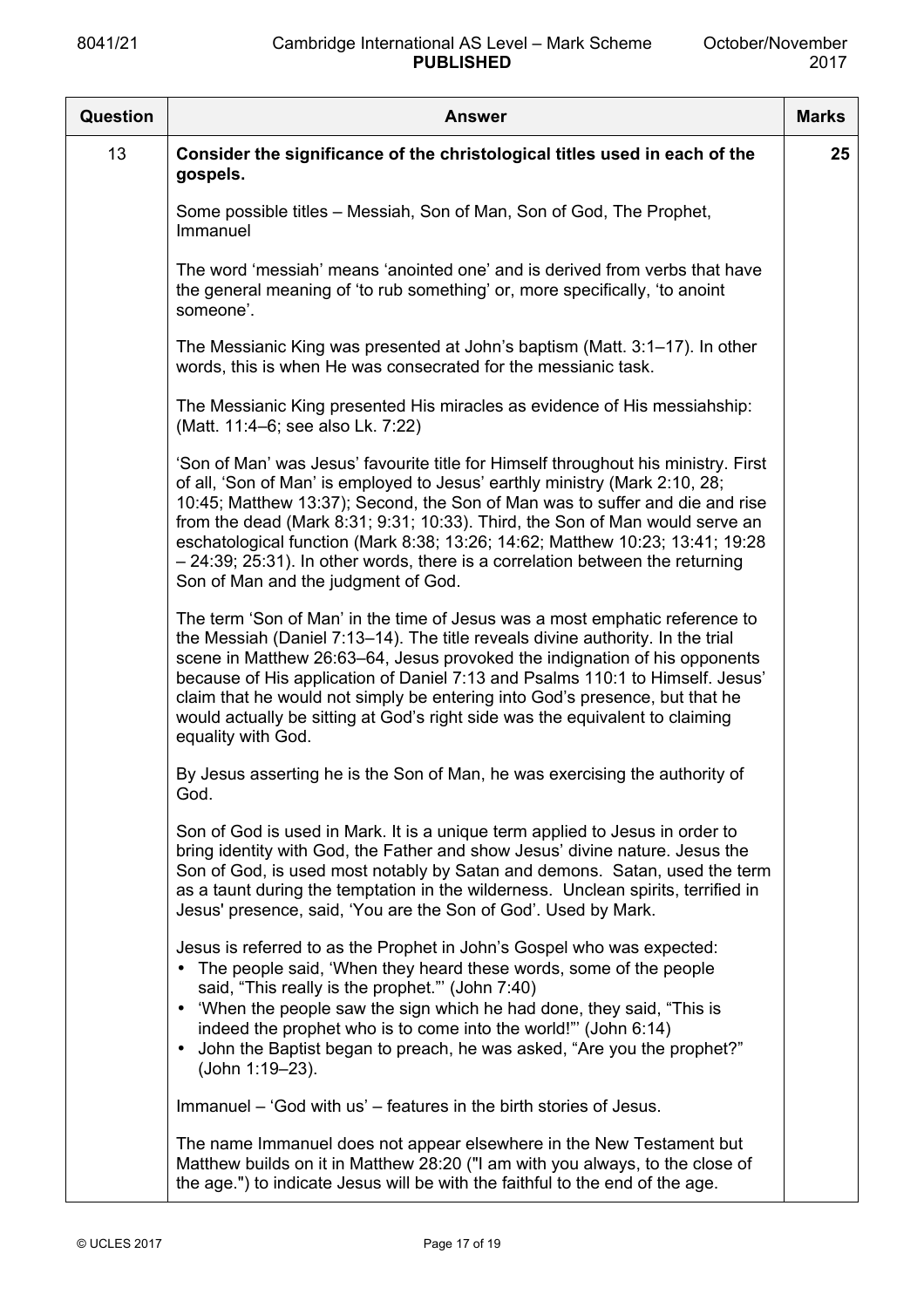| Question | <b>Answer</b>                                                                                                                                                                                                                                                                                                                                                                                                                                                                                                          | <b>Marks</b> |
|----------|------------------------------------------------------------------------------------------------------------------------------------------------------------------------------------------------------------------------------------------------------------------------------------------------------------------------------------------------------------------------------------------------------------------------------------------------------------------------------------------------------------------------|--------------|
| 14       | 'The gospels show the kingdom of God as a present reality.' Assess this<br>claim.                                                                                                                                                                                                                                                                                                                                                                                                                                      | 25           |
|          | Points to consider -<br>the role of John the Baptist<br>fulfilment of prophecy<br>$\bullet$<br>the teachings of Jesus through parables of the kingdom<br>$\bullet$<br>the miracles of Jesus as signs of the kingdom<br>$\bullet$<br>exorcisms<br>$\bullet$<br>the sending out of the disciples on mission proclaiming the good news,<br>$\bullet$<br>healing the sick and casting out demons in Jesus' name<br>the eschatological passages in Matthew - the end times and the second<br>$\bullet$<br>coming of Christ. |              |
|          | In Matthew and Mark's Gospels John the Baptist and Jesus proclaimed the<br>nearness of God's kingdom - Matthew 3:2; 4:17; Mark 1:15.                                                                                                                                                                                                                                                                                                                                                                                   |              |
|          | 'For the kingdom of God is at hand' means 'has come near'. The long awaited<br>rule of God was near.                                                                                                                                                                                                                                                                                                                                                                                                                   |              |
|          | John and Jesus preached a kingdom that was near in time to the audience.<br>Their message was about what they should do now.                                                                                                                                                                                                                                                                                                                                                                                           |              |
|          | The word 'kingdom' is a metaphor since the sort of kingdom they referred to<br>was not of this world but was the rule of God on earth now. Jesus used a<br>variety of images to explain what the Kingdom is like. He used parables<br>because the listeners did not have the same concept of kingdom as he did.                                                                                                                                                                                                        |              |
|          | The Gospels include a lot of parables to teach what the kingdom is like:- e.g.                                                                                                                                                                                                                                                                                                                                                                                                                                         |              |
|          | It grows quietly, Mark 4:26-29.                                                                                                                                                                                                                                                                                                                                                                                                                                                                                        |              |
|          | It starts small as a mustard seed, Mark 4:30-32                                                                                                                                                                                                                                                                                                                                                                                                                                                                        |              |
|          | It is hidden like yeast, Matthew 13:33                                                                                                                                                                                                                                                                                                                                                                                                                                                                                 |              |
|          | These parables suggest that the kingdom is a present reality before it comes in<br>a powerful and dramatic way.                                                                                                                                                                                                                                                                                                                                                                                                        |              |
|          | The Gospels include a record of Jesus' miracles and in John these are referred<br>to as Signs – pointers/evidence that the kingdom is present. Signs and<br>wonders were an expected part of expected kingdom of God.                                                                                                                                                                                                                                                                                                  |              |
|          | Matthew 12:28 and Luke 11:20 state that Jesus said 'but if I drive out demons<br>by the finger of God, then the kingdom of God has come upon you.' The<br>kingdom is here he said, and the proof is in the exorcisms.                                                                                                                                                                                                                                                                                                  |              |
|          | Supporting evidence comes from the stories when Jesus casts out demons -<br>various accounts from the different gospels.                                                                                                                                                                                                                                                                                                                                                                                               |              |